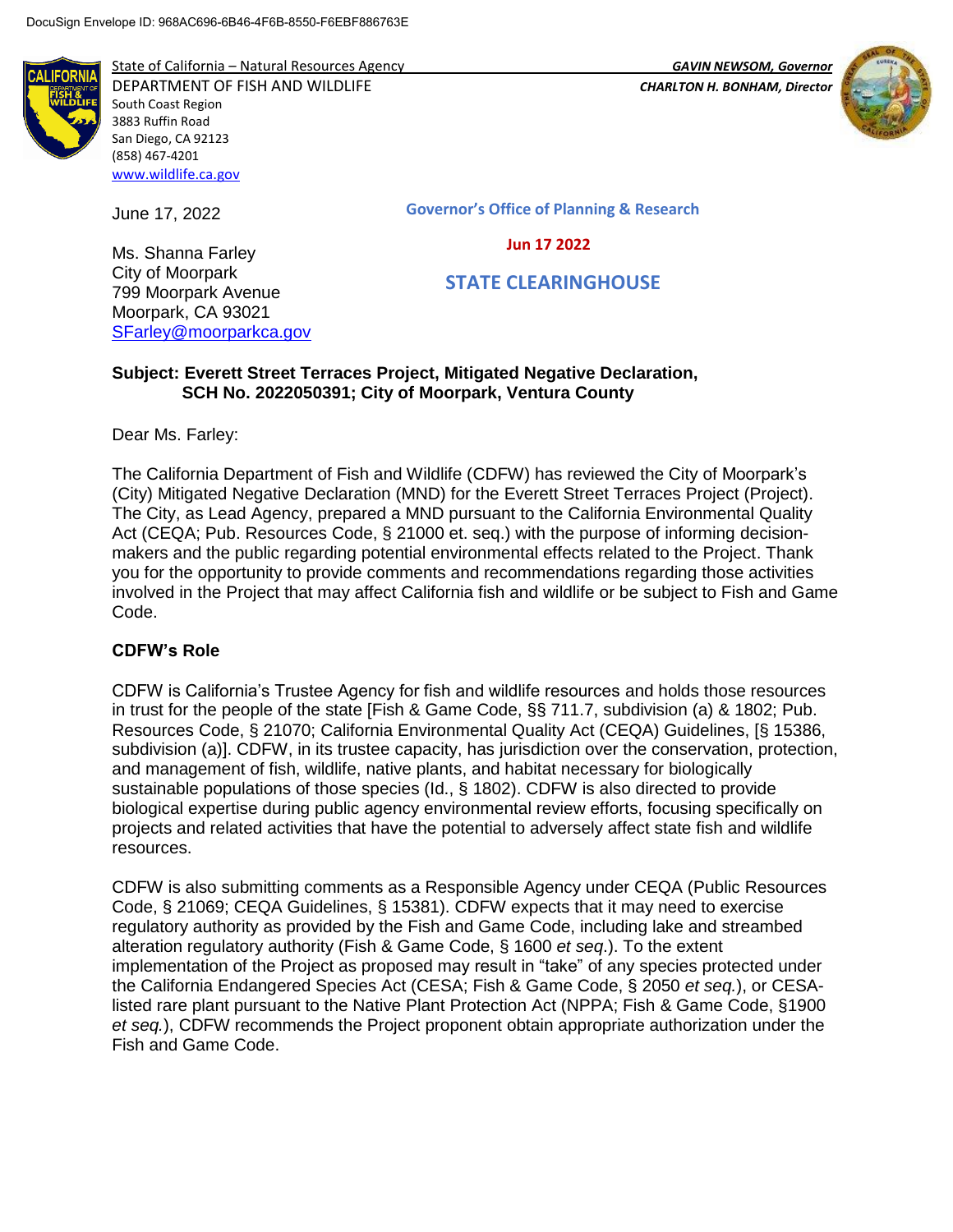Ms. Shanna Farley City of Moorpark June 17, 2022 Page 2 of 20

## **Project Description and Summary**

**Objective:** The proposed Project will provide residential housing units at the Everette Street Terraces Development (Project). The Project includes the following activities:

# **Structures and Amenities**

The Project includes the construction of a 60-unit condominium property along 2.44 acres. Units will differ in square footage based on unit type. Amenity structures include an outdoor playground area, lobby, office, private garages, swimming pool, and shared outdoor recreation area.

## Exterior Lighting

The MND states that all lighting would be constructed in compliance with the lighting regulations set forth in the City's Zoning Code. This includes using shielded lamps directed away from adjacent properties and streets; not exceeding 7 foot-candles on 95 percent or more of the grid points, light poles not exceeding 25 feet in height, and curbed planters around all light poles.

## Grading and Construction

Construction activities for the Proposed Project are anticipated to start in spring 2023 and be completed by fall 2024. The construction activities would include site preparation and grading of the project site, building construction, paving, and application of architectural coatings. The Project will also require the removal of 53 trees.

#### Landscape Improvements

Landscaping pallets were not specified in the MND, CDFW recommends the Project use native drought tolerant plant species. Likewise, CDFW recommends the Project avoids the use of herbicides and insecticides in their landscaping plans.

**Location:** The Project site is located at the northeast corner of Everett Street and Walnut Canyon Road in the City of Moorpark within Ventura County. Existing residences are located north, south, east, and west of the Project site, with one commercial building north of Charles Street and a public facility west of Walnut Canyon Road. A portion of the site was previously occupied by six single-family homes which were previously removed, and none of the structures remain. In addition, the site contains several mature trees including, but no limited to; Peruvian pepper trees (*Schinus molle*), Texas privet trees (*Ligustrum japonicum*), and tipu trees (*Tipuana tipu*).

#### **Comments and Recommendations**

CDFW offers the comments and recommendations below to assist the City in adequately identifying, avoiding, and/or mitigating significant, or potentially significant, direct and indirect impacts on fish and wildlife biological resources based on the planned activities of this proposed Project. CDFW recommends the measures below be included in a science-based monitoring program with adaptive management strategies as part of the Project's CEQA mitigation, monitoring and reporting program (Public Resources Code, § 21081.6 and CEQA Guidelines, § 15097). Additional comments or other suggestions may also be included to improve the document.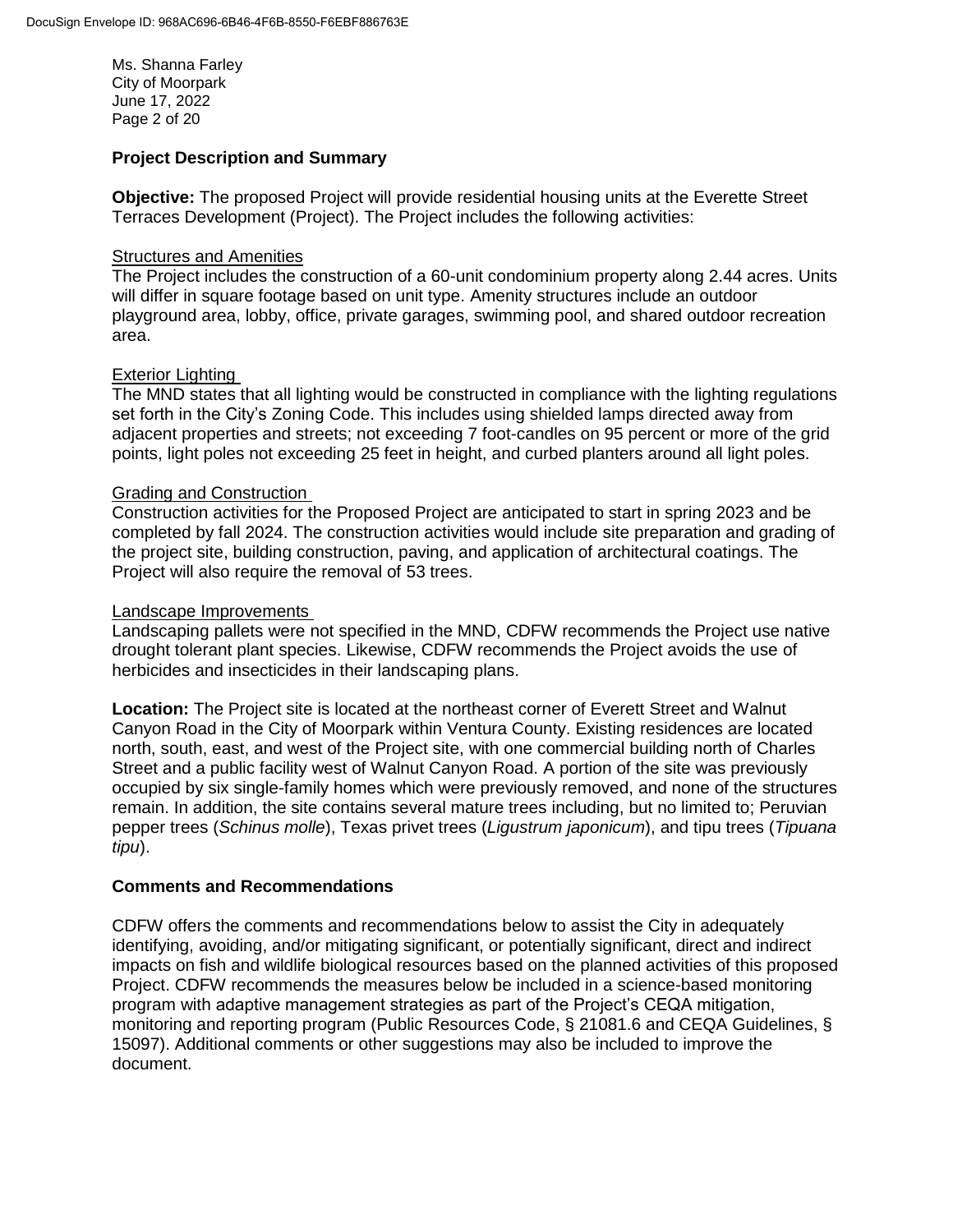Ms. Shanna Farley City of Moorpark June 17, 2022 Page 3 of 20

# **Specific Comments**

# **Comment #1: Survey Protocols for Special-Status Wildlife**

**Issue:** Surveys are needed to confirm/deny presence of special-status wildlife.

**Specific Impacts:** No protocol surveys have been conducted for special-status wildlife. Ground clearing, and construction activities could lead to the direct mortality of a listed species or Species of Special Concern (SSC). The loss of occupied habitat could yield a loss of foraging potential, nesting sites, roosting sites, or refugia and would constitute a significant impact if absent of appropriate mitigation.

**Why impacts would occur:** The proposed Project may impact special status species. Within the MND Appendix B, page 1 it states, "formal biological reconnaissance-level survey was not conducted; however, a biologist has visited the site to verify present conditions…." As such, we recommend including special-status protocol survey language such as avoidance, minimization and/or mitigation measure(s). A lack of protocol surveys will likely lead to impacts to a variety of sensitive species. Protocol surveys are necessary to identify listed species and supporting habitat necessary for their survival. Protocol surveys facilitate CDFW's ability to provide appropriate avoidance, minimization, and mitigation measures.

**Evidence impact would be significant:** Ground clearing and construction activities could lead to the direct mortality of a listed species or species of special concern. The loss of occupied habitat could yield a loss of foraging potential, nesting sites, roosting sites, or refugia and would constitute a significant impact absent appropriate mitigation. CDFW considers impacts to CESAlisted and SSC a significant direct and cumulative adverse effect without implementing appropriate avoidance and/or mitigation measures.

## **The following mitigation measures are suggested by CDFW for impacts to special status nesting birds**

**Mitigation Measure #1:** CDFW acknowledges the efforts of the Project in including mitigation measures to protect special status passerine species. To further protect nesting passerine birds that may occur on-site, CDFW recommends that no construction should occur from February 1 through September 15. These dates slightly differ from the nesting ranges provided within BO-1 of the MND. If construction is unavoidable during February 1 through September 15, surveys should be conducted for nesting bird activity within 7 days prior to Project activities. Surveys should be conducted by a qualified biologist to determine presence of active bird nests of special status bird species. Surveys will occur in the construction zone and within 500 feet of the site. This survey buffer also differs from the 250-foot buffer provided for passerine birds within the MND. The nesting bird surveys should be conducted at appropriate nesting times and concentrate on potential roosting or perch sites.

**Mitigation Measure #2:** If any nests of passerine birds are observed, these nests should be designated an ecologically sensitive area and protected (while occupied) by a minimum 300-foot radius during project construction. If active nests are found, all construction must be postponed or halted until the biologist determined the nest is vacated, juveniles have fledged, and no evidence of a second nesting attempt is observed. The biologist should serve as a construction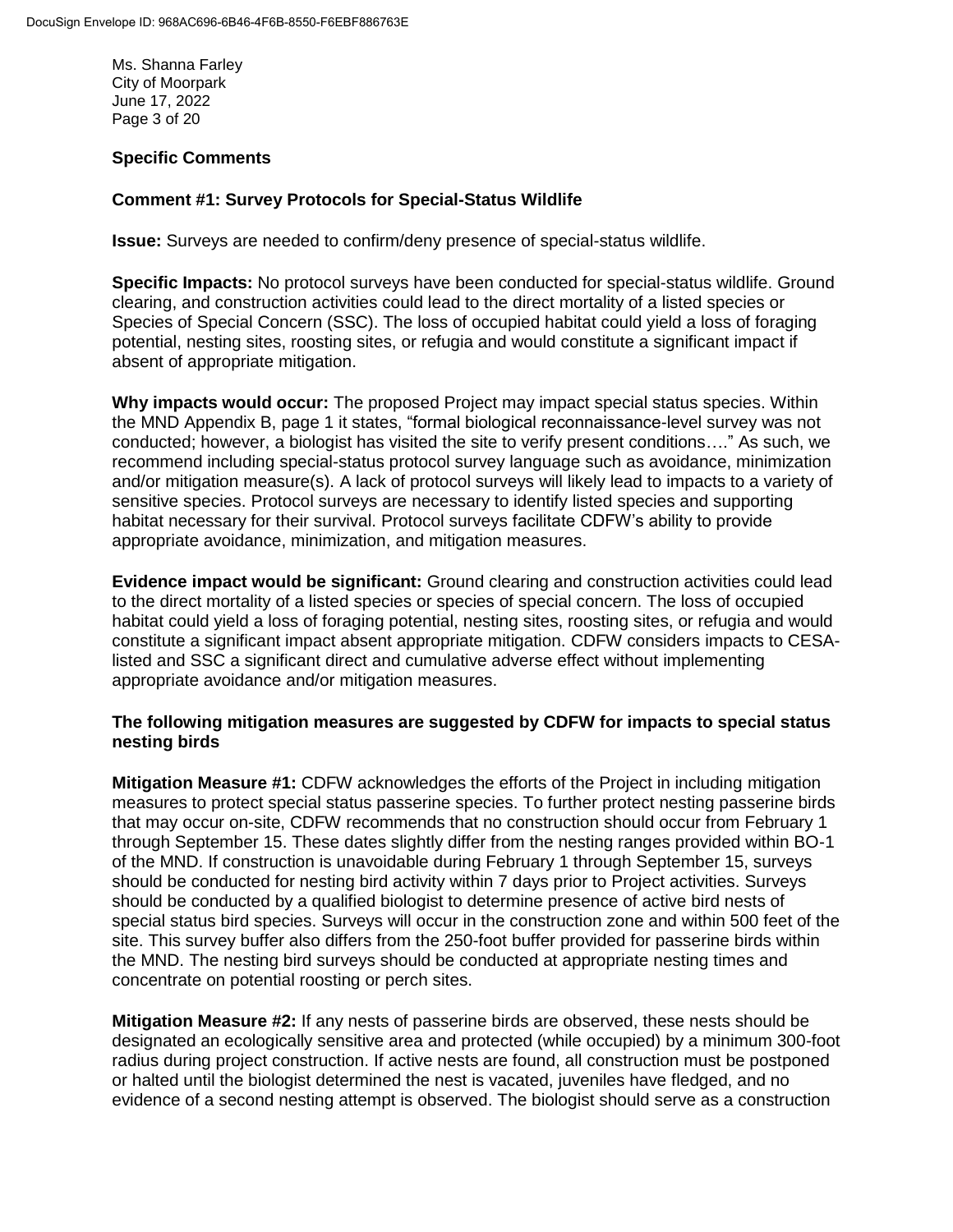Ms. Shanna Farley City of Moorpark June 17, 2022 Page 4 of 20

monitor during periods of construction occur near the active nest areas to ensure that no inadvertent impacts occur.

#### **The following mitigation measures are suggested by CDFW for impacts to raptors**

**Mitigation Measure #1:** In addition to the mitigation measures included within the MND in BIO-1, CDFW recommends the following language be included within the environmental document. To protect nesting birds of prey that may occur on-site, CDFW recommends that the final environmental document include a measure that no construction should occur from January 1 through September 15. If construction is unavoidable during January 1 through September 15, a qualified biologist should complete surveys for nesting bird activity the orders *Falconiformes* and *Strigiformes* (raptors and owls) within a 500-foot radius of the construction site. The nesting bird surveys should be conducted at appropriate nesting times and concentrate on potential roosting or perch sites. If any nests of birds of prey are observed, these nests should be designated an ecologically sensitive area and protected (while occupied) by a minimum 500-foot radius during project construction. Pursuant to FGC Sections 3503 and 3503.5, it is unlawful to take, possess, or needlessly destroy the nest or eggs of any bird or bird-of-prey.

**Mitigation Measure #2:** CDFW cannot authorize the take of any fully protected species as defined by state law. State fully protected species may not be taken or possessed at any time and no licenses or permits may be issued for its take except for collecting those species for necessary scientific research and relocation of the bird species for protection of livestock (Fish & G. Code, §§ 3511, 4700, 5050, 5515). CDFW has advised the Permittee that take of any species designated as fully protected under the Fish and Game Code is prohibited. CDFW recognizes that certain fully-protected species are documented to occur on, or in, the vicinity of the Project area, or that such species have some potential to occur on, or in, the vicinity of Project, due to the presence of suitable habitat.

## **The following mitigation measures are suggested by CDFW for impacts to special status reptiles:**

**Mitigation Measure #1:** The MND states that the following special status reptiles have potential to occur in and around the Project site: California legless lizard (*Anniella spp*.), California glossy snake (*Arizona elegans occidentalis*), and the coastal whiptail (*Aspidoscelis tigirs stejnegeri*). All of which are SSC. To disclose and mitigate impacts to special-status reptiles within the MND, CDFW recommends focused surveys for species with potential to occur within a Project(s) area. Additional surveys will more reliably determine what species are present so CDFW can make informed recommendations as to avoidance, minimization, and mitigation measures. Surveys should typically be scheduled during the summer months (June and July) when these animals are most likely to be encountered. To achieve 100 percent visual coverage, CDFW recommends surveys be conducted with parallel transects at approximately 20 feet apart and walked on-site in appropriate habitat suitable for each species. Suitable habitat consists of areas of sandy, loose, and moist soils, typically under the sparse vegetation of scrub, chaparral, and within the duff of oak woodlands.

**Mitigation Measure #2:** Prior to any Project activities, a relocation plan (Plan) should be developed by a qualified biologist familiar with the respective reptile in consultation with CDFW. The Plan should include, but not be limited to, the timing and location of the surveys that will be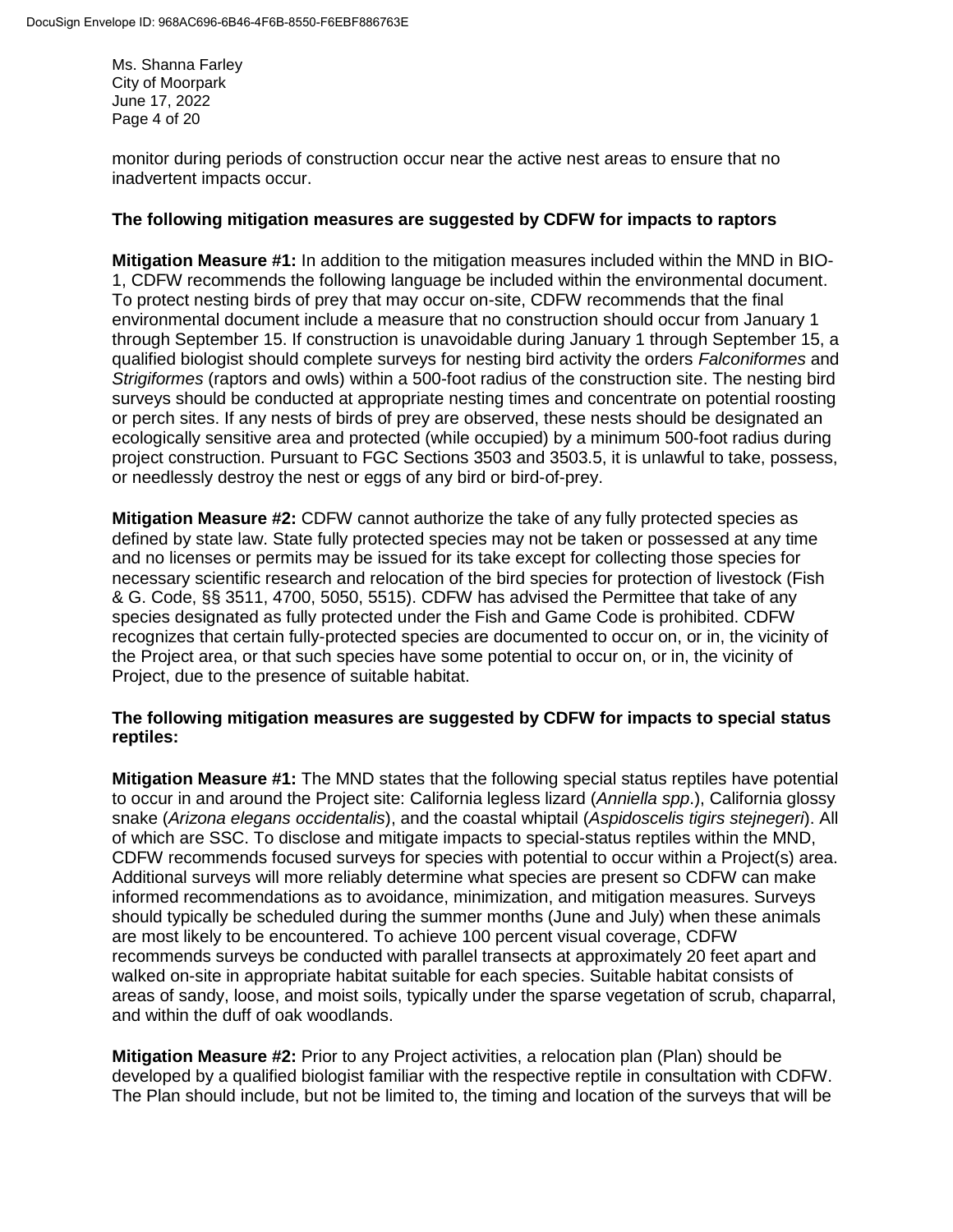Ms. Shanna Farley City of Moorpark June 17, 2022 Page 5 of 20

conducted for the species, identify the locations where more intensive survey efforts will be conducted (based on high habitat suitability); identify the habitat and conditions in any proposed relocation site(s); the methods that will be utilized for trapping and relocating the individuals; and the City coordinate with CDFW and/or the U.S. Fish and Wildlife Service (USFWS) prior to any ground disturbing activities within potentially occupied habitat. 

**Recommendation #1: CDFW recommends a qualified biologist is on site during all ground** disturbing activities to salvage any reptiles or fossorial species.

## **Comment #2: Impacts to Sensitive Plant Communities and Special-Status Plant Species**

**Issue:** It is unclear if the project will impact sensitive plants and sensitive plant communities.

**Specific impact:** Due to the lack of protocol surveys it is unclear if special-status plants and/or communities will be impacted. Without protocol surveys the Project may result in a significant impact to special-status plants/communities. Mitigation measures and ratios for ranked sensitive vegetation communities including S4 and S5 should be provided for the proposed Project impacts if present. Development of the area and thinning of vegetation for fuel modification will result in the loss of resources. Rare plants within 1,000 meters from these activities are considered impacted.

**Why impact would occur:** A general survey was done in 2018, but mainly functioned to address the current overall conditions of the site. No botanical surveys were conducted in the area and absence was determined based only on literature and a 5-mile CNDDB review. Presence/absence determinations of rare plants in the Project area, specifically areas that would be impacted due to Project implementation, should be determined based on recent surveys. Likewise, CDFW is unable to determine if the Project may impact sensitive vegetation communities without MCV names identified for the vegetation communities potentially affected by the Project. Thus, CDFW is unable to recommend appropriate avoidance, minimization and/or mitigation measures without proper classification.

**Evidence impact would be significant:** Inadequate avoidance, minimization, and mitigation measures for impacts to these CEQA locally sensitive vegetation communities will result in the Project continuing to have a substantial adverse direct, indirect, and cumulative effect, either directly or through habitat modifications, on any species identified as a candidate, sensitive, or special-status species in local or regional plans, policies, or regulations, or by CDFW or USFWS.

Impacts to special-status plant species should be considered significant under CEQA unless they are clearly mitigated below a level of significance. Inadequate avoidance, minimization, and mitigation measures for impacts to these sensitive plant species will result in a Project(s) continuing to have a substantial adverse direct, indirect, and cumulative effect, either directly or through habitat modifications, on any species identified as a candidate, sensitive, or specialstatus species in local or regional plans, policies, or regulations, or by CDFW or U.S. Fish & Wildlife Service (USFWS). CDFW considers plant communities, alliances, and associations with a statewide ranking of S1, S2, S3, and S4 as sensitive and declining at the local and regional level (Sawyer et al. 2008). An S3 ranking indicates there are 21-80 occurrences of this community in existence in California, S2 has 6-20 occurrences, and S1 has less than 6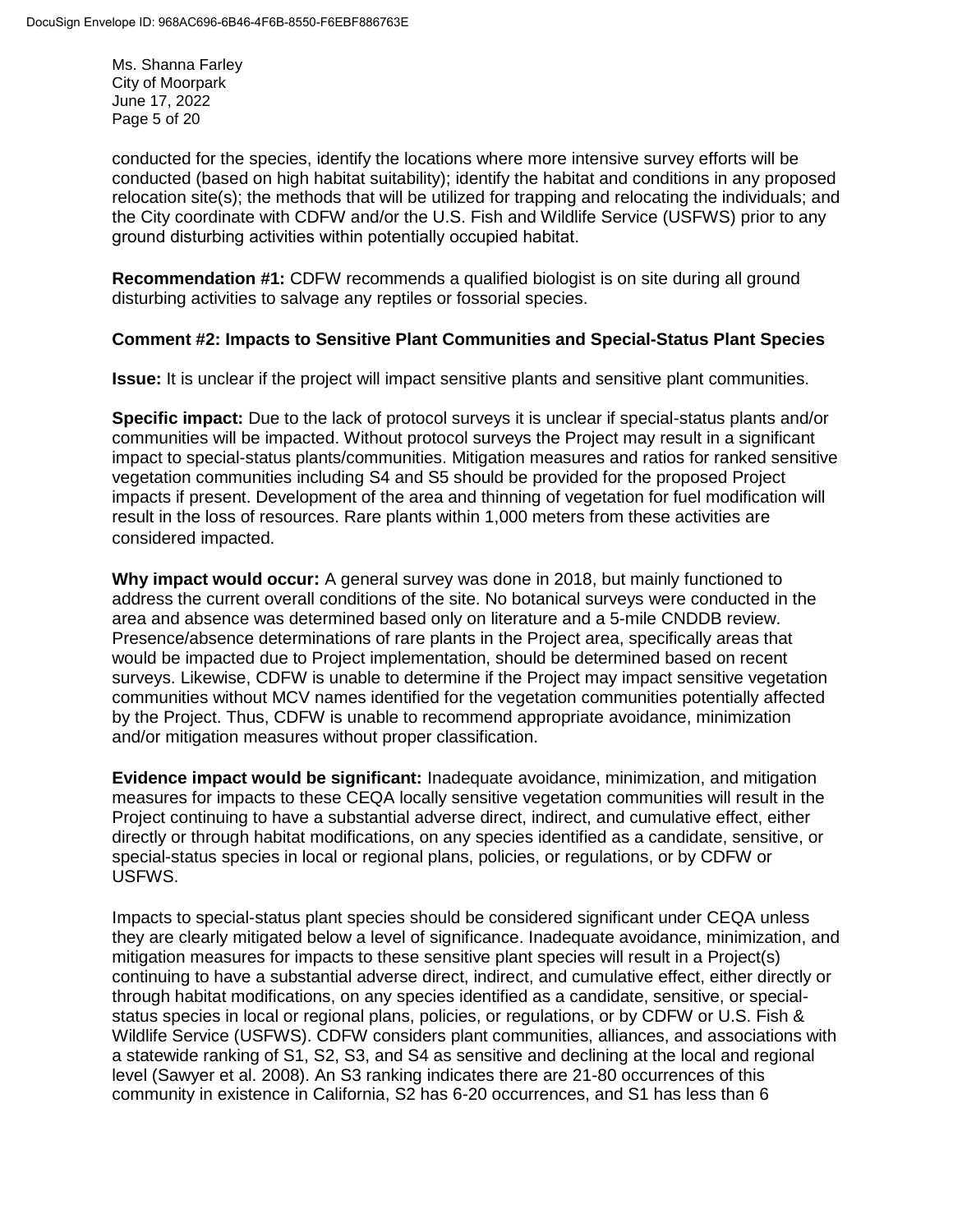Ms. Shanna Farley City of Moorpark June 17, 2022 Page 6 of 20

occurrences. The Project may have direct or indirect effects to these sensitive species. Mitigation measures and replacement ratios should be provided for ranked vegetation communities if present.

Take of CESA-listed rare plants may only be permitted through an incidental take permit (ITP) or other authorization issued by pursuant to California Code of Regulations, Title 14, section, 786.9 subdivision (b). CDFW is concerned the loss of CESA-listed rare plants may occur if appropriate avoidance, minimization, and/or mitigation for these species is not adopted. 

# **Recommended Potentially Feasible Mitigation Measure(s)**

**Mitigation Measure #1:** CDFW recommends surveying the project footprint and fuel modification area to produce a plant communities map. Vegetation surveys should be conducted following systematic field techniques outlined by CDFW's *Protocols for Surveying and Evaluating Impacts to Special Status Native Plant Populations and Sensitive Natural Communities* (CDFW 2018). To determine the rarity ranking of vegetation communities on a specific Project site(s), CDFW utilizes vegetation descriptions found in the *Manual of California Vegetation* (MCV). The MCV alliance/association community names should be provided as CDFW only tracks rare natural communities using this classification system (found online at [http://vegetation.cnps.org/\)](http://vegetation.cnps.org/). CDFW recommends the environmental document provide measures to fully mitigate the loss of individual Endangered Species Act (ESA)- and CESAlisted plants and habitat.

- 1. The MND should provide a detailed map (1:24,000 or larger) showing which plants or populations will be impacted and provide a table that clearly documents the number of plants and acres of supporting habitat impacted, and plant composition (e.g., density, cover, abundance) within impacted habitat (e.g., species list separated by vegetation class; density, cover, abundance of each species).
- 2. The MND should provide species-specific measures for on-site mitigation. Each speciesspecific mitigation plan should adopt an ecosystem-based approach and be of sufficient detail and resolution to describe the following at a minimum: 1) identify the impact and level of impact (e.g., acres or individual plants/habitat impacted); 2) location of on-site mitigation and adequacy of the location(s) to serve as mitigation; 3) assessment of appropriate reference sites; 4) scientific [genus and species (subspecies/variety if applicable)] of plants being used for restoration; 5) location(s) of propagule source; 6) species-specific planting methods (i.e., container or seed); 7) measurable goals and success criteria for establishing self-sustaining populations (e.g., percent survival rate, absolute cover); 8) long-term monitoring, and; 9) adaptive management techniques.

Additionally, considerations should be made regarding timing of these field surveys to ensure accuracy in determining what plants exist on site. Adequate information about special status plants and natural communities present in a project area will enable reviewing agencies and the public to effectively assess potential impacts to special status plants or natural communities and will guide the development of minimization and mitigation measures (CDFWa 2018).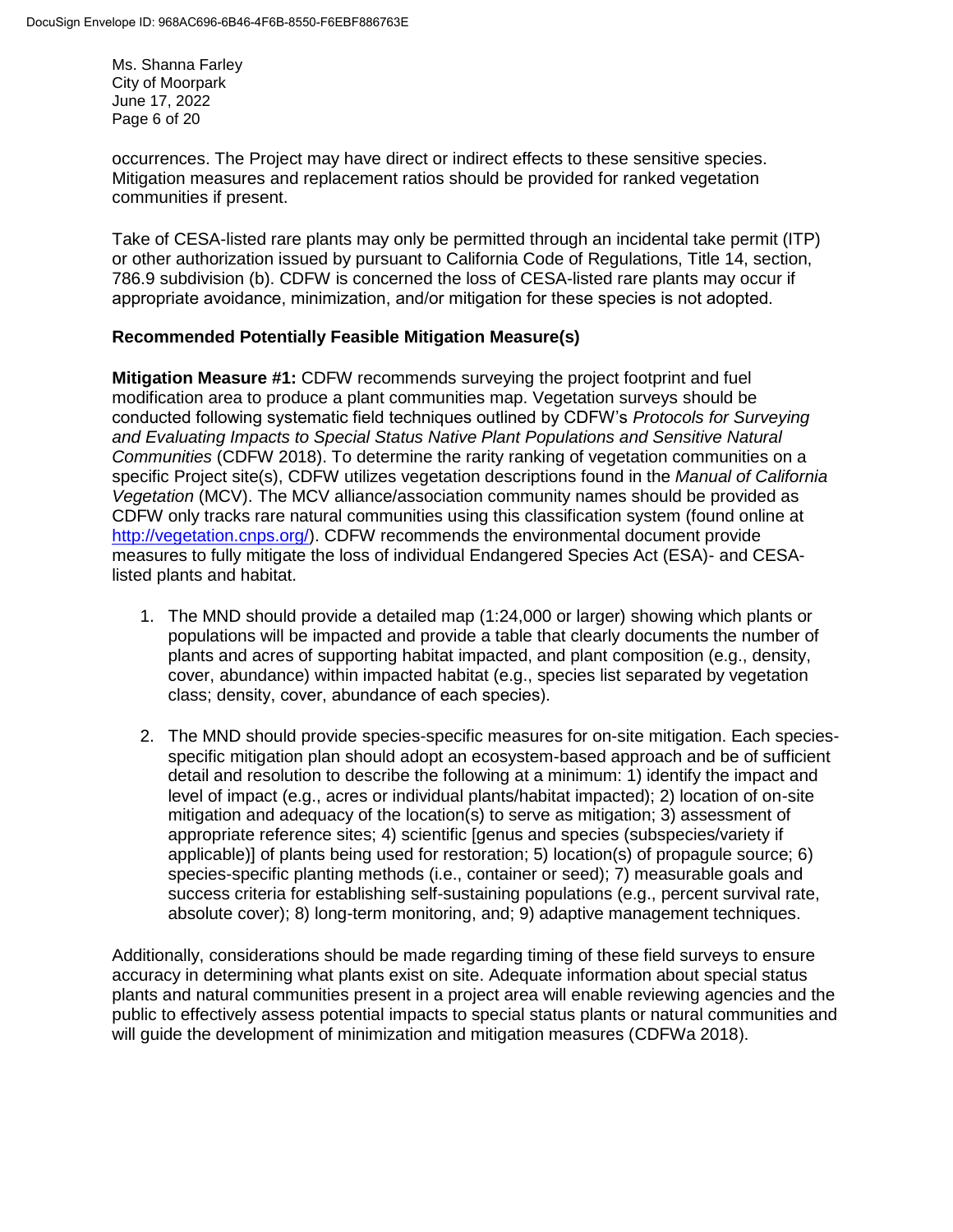Ms. Shanna Farley City of Moorpark June 17, 2022 Page 7 of 20

**Mitigation Measure #2:** If rare or sensitive plants are found on or near the footprint of the Project, the MND should provide species-specific measures to fully avoid impacts to all ESAand CESA-listed plants. This may include flagging all plants and/or perimeter of populations; no work buffers around plants and/or populations (e.g., flagged perimeter plus 50 feet); restrictions on ground disturbing activities within protected areas; relocation of staging and other material piling areas away from protected areas; restrictions on herbicide use and/or type of herbicide and/or application method within 100 feet of sensitive plants; and worker education and training.

**Mitigation Measure #3:** If rare or sensitive plants/communities are impacted on or near the footprint of the Project, CDFW recommends the MND provide measures to fully mitigate the loss of individual ESA- and CESA-listed plants and habitat. The Project proponent should mitigate at a ratio sufficient to achieve a no-net loss for impacts to special status plant species and their associated habitat. This should be for the number of plants replaced to number impacted, including acres of habitat created to acres of habitat impacted.

**Mitigation Measure #4:** All revegetation/restoration areas that will serve as mitigation should include preparation of a restoration plan (Plan), to be approved by CDFW prior to any ground disturbance. The restoration plan should include restoration and monitoring methods; annual success criteria; contingency actions should success criteria not be met; long-term management and maintenance goals; and a funding mechanism for long-term management. Areas proposed as mitigation should have a recorded conservation easement and be dedicated to an entity which has been approved to hold/manage lands (AB 1094; Government Code, §§ 65965- 65968). The Plan should provide species-specific measures for on-site mitigation. Each speciesspecific mitigation plan should adopt an ecosystem-based approach and be of sufficient detail and resolution to describe the following at a minimum: 1) identify the impact and level of impact (e.g., acres or individual plants/habitat impacted); 2) location of on-site mitigation and adequacy of the location(s) to serve as mitigation; 3) assessment of appropriate reference sites; 4) scientific [Genus and species (subspecies/variety if applicable)] of plants being used for restoration; 5) location(s) of propagule source; 6) species-specific planting methods (i.e., container or seed); 7) measurable goals and success criteria for establishing self-sustaining populations (e.g. percent survival rate, absolute cover); 8) long-term monitoring, and; 9) adaptive management techniques.

**Mitigation Measure #5:** Success criteria should be based on the specific composition of the vegetation communities being impacted. Success should not be determined until the site has been irrigation-free for at least 5 years and the metrics for success have remained stable (no negative trend for richness/diversity/abundance/cover and no positive trend for invasive/nonnative cover for each vegetation layer) for at least 5 years. In the revegetation plan, the success criteria should be compared against an appropriate reference site, with the same vegetation alliance, with as good or better-quality habitat. The success criteria should include percent cover (both basal and vegetative), species diversity, density, abundance, and any other measures of success deemed appropriate by CDFW. Success criteria should be separated into vegetative layers (tree, shrub, grass, and forb) for each alliance being mitigated, and each layer should be compared to the success criteria of the reference site, as well as the alliance criteria in MCV ensuring one species or layer does not disproportionally dominate a site but conditions mimic the reference site and meets the alliance membership requirements.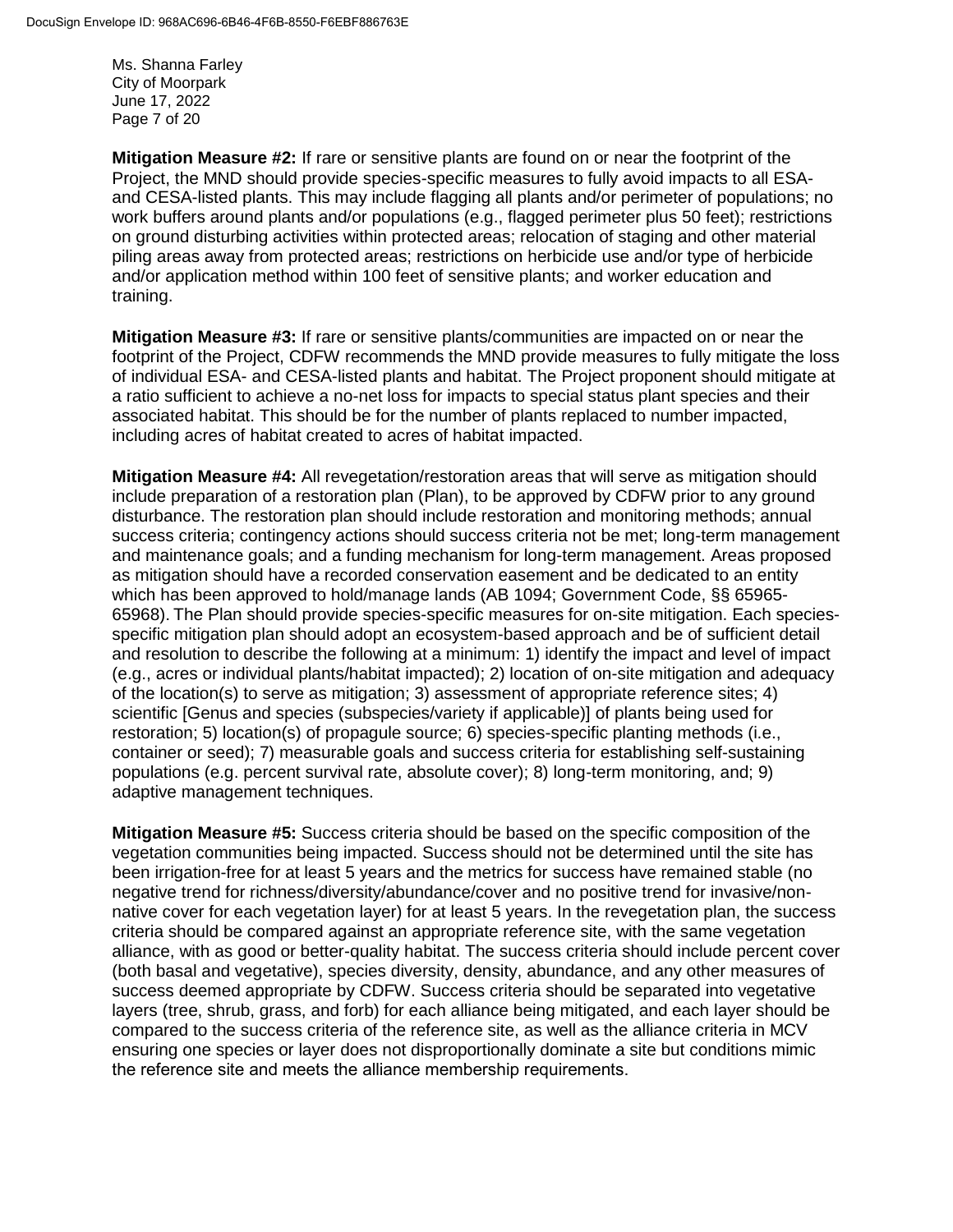Ms. Shanna Farley City of Moorpark June 17, 2022 Page 8 of 20

CDFW does not recommend topsoil salvage or transplantation as viable mitigation options. Several studies have documented topsoil salvage had no effect on the recolonization of the target plant species (Hinshaw 1998). Based on the scientific literature available, relying on topsoil salvage alone to mitigate impacts to CEQA-rare plant species does not appear to provide any value to mitigate impacts to the plant. 

#### **Comment #3: Spreading Invasive Pests and Diseases**

**Issue:** CDFW is concerned that the MND does not describe procedures for disposal of removed trees which may be infested with invasive pests and disease.

**Specific impacts:** The Project proposes to remove an unspecified amount of vegetation. Improper disposal of vegetation may result in the spread of tree insect pests and disease into areas not currently exposed to these stressors. This could result in expediting the loss of oaks and other trees in California which support a high biological diversity including special status species. The environmental document should address the presence or absence of goldspotted oak borer (*Agrilus auroguttatus*), Polyphagus shot-hole borer (*Euwallacea* sp.), and thousand canker fungus (*Geosmithia morbida*) in on-site trees and, if present, describe how any effected trees would be disposed of as part of the Project.

**Why impacts would occur:** The Project may remove tree species that could host insect pests and diseases. Trees will be removed and presumably hauled to off-site locations for disposal thereby potentially exposing off-site oak and other tree species to infestation and disease.

**Evidence impact would be significant:** The Project may have a substantial adverse effect on any sensitive natural communities identified in local or regional plans, policies, and regulations or by the CDFW or USFWS. The Project may result in a substantial adverse effect, either directly or through habitat modifications, on species identified as a candidate, sensitive, or special status species in local or regional plans, policies, or regulations, or by CDFW or USFWS that are dependent on habitats susceptible to insect and disease pathogens.

**Mitigation Measure #1: CDFW recommends the City/Applicant work with the certified arborist** to identify all trees and species for removal from the Project site and inspect those trees for contagious tree diseases including but not limited to: thousand canker fungus (https://thousandcankers.com/), Polyphagous shot hole borer (https://ucanr.edu/sites/eskalenlab/?file=index.html), and goldspotted oak borer (http://ipm.ucanr.edu/PMG/PESTNOTES/pn74163.html). A summary report documenting inspection methods, number and species of trees inspected, results, and conclusions, including negative findings, should be submitted to CDFW for review and included as an appendix in final environmental documents. The summary report should also include photographic documentation of entry/exit holes and evidence of pests/disease.

**Mitigation Measure #2:** If invasive pests and/or diseases are detected, the City/Applicant should provide an infectious tree disease management plan and describe how it will be implemented to avoid significant impacts under CEQA. To avoid the spread of infectious tree diseases, diseased trees should not be transported from the Project site without first being treated using best available management practices relevant for each tree disease observed. A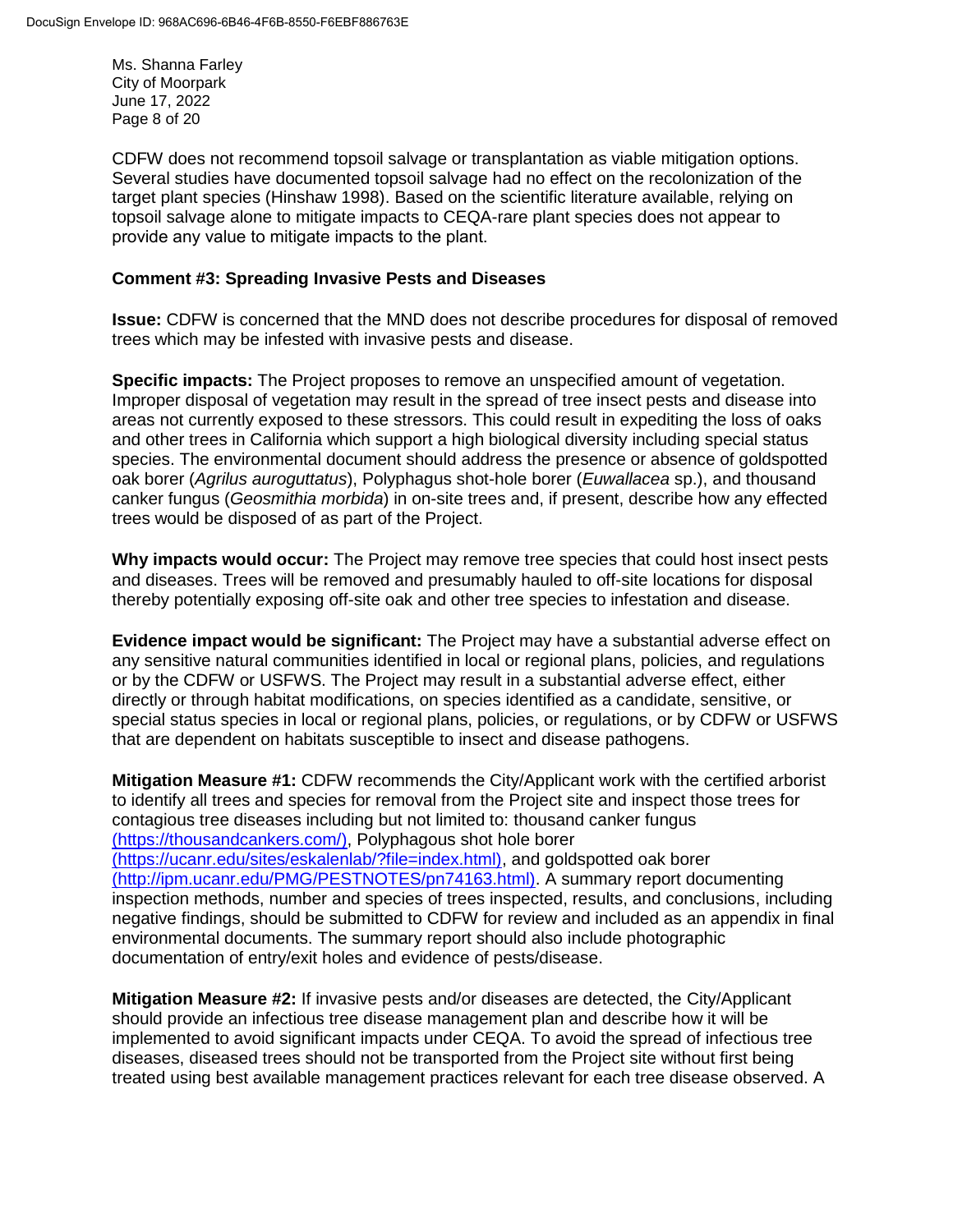Ms. Shanna Farley City of Moorpark June 17, 2022 Page 9 of 20

management plan should be submitted to CDFW for review and included as an appendix in the final environmental document.

#### **Comment #4: Impacts to Non-Game Mammals and Wildlife**

**Issue:** Wildlife may still move through the Project site during the daytime or nighttime. CDFW is concerned that any wildlife potentially moving through or seeking temporary refuge on the Project site may be directly impacted during Project activities and construction. Any final fence, or other design features, design should allow for wildlife movement.

**Specific impacts:** Project activities and construction equipment may directly impact wildlife and birds moving through or seeking temporary refuge on site. This could result in wildlife and bird mortality. Furthermore, depending on the final fencing design, the Project may cumulatively restrict wildlife movement opportunity.

**Why impacts would occur:** Direct impacts to wildlife may occur from: ground disturbing activities (e.g., staging, access, excavation, grading); wildlife being trapped or entangled in construction materials and erection of restrictive fencing; and wildlife could be trampled by heavy equipment operating in the Project site.

**Evidence impact would be significant:** Mammals occurring naturally in California are considered non-game mammals and are afforded protection by State law from take and/or harassment (Fish & Game Code, § 4150; Cal. Code of Regs, § 251.1).

**Recommended Potentially Feasible Mitigation Measure(s):** CDFW recommends the following four mitigation measures to avoid and minimize direct impacts to wildlife during Project construction and activities.

**Mitigation Measure #1:** If fencing is proposed for use during construction or during the life of the Project, fences should be constructed with materials that are not harmful to wildlife. Prohibited materials include, but are not limited to, spikes, glass, razor, or barbed wire. Fencing should also be minimized so as not to restrict free wildlife movement through habitat areas. CDFW recommends the City consider permeable fencing as part of its mitigation for Projectrelated impacts. Wildlife impermeable fencing is fencing that prevents or creates a barrier for the passage of wildlife from one side to the other. Los Angeles County's Significant Ecological Areas Ordinance Implementation Guide [\(https://planning.lacounty.gov/site/sea/wp](https://planning.lacounty.gov/site/sea/wp-content/uploads/2020/02/SEA-IG-2-6-20.pdf)[content/uploads/2020/02/SEA-IG-2-6-20.pdf\)](https://planning.lacounty.gov/site/sea/wp-content/uploads/2020/02/SEA-IG-2-6-20.pdf) offers additional information on permeable fencing as well as design standards. CDFW recommends reviewing those design standards.

**Mitigation Measure #2:** To avoid direct mortality, a qualified biological monitor should be on site prior to and during ground and habitat disturbing activities to move out of harm's way special status species or other wildlife of low mobility that would be injured or killed by grubbing or Project-related construction activities. Salvaged wildlife of low mobility should be removed and placed onto adjacent and suitable (i.e., species appropriate) habitat out of harm's way.

It should be noted that the temporary relocation of on-site wildlife does not constitute effective mitigation for the purposes of offsetting Program impacts associated with habitat loss.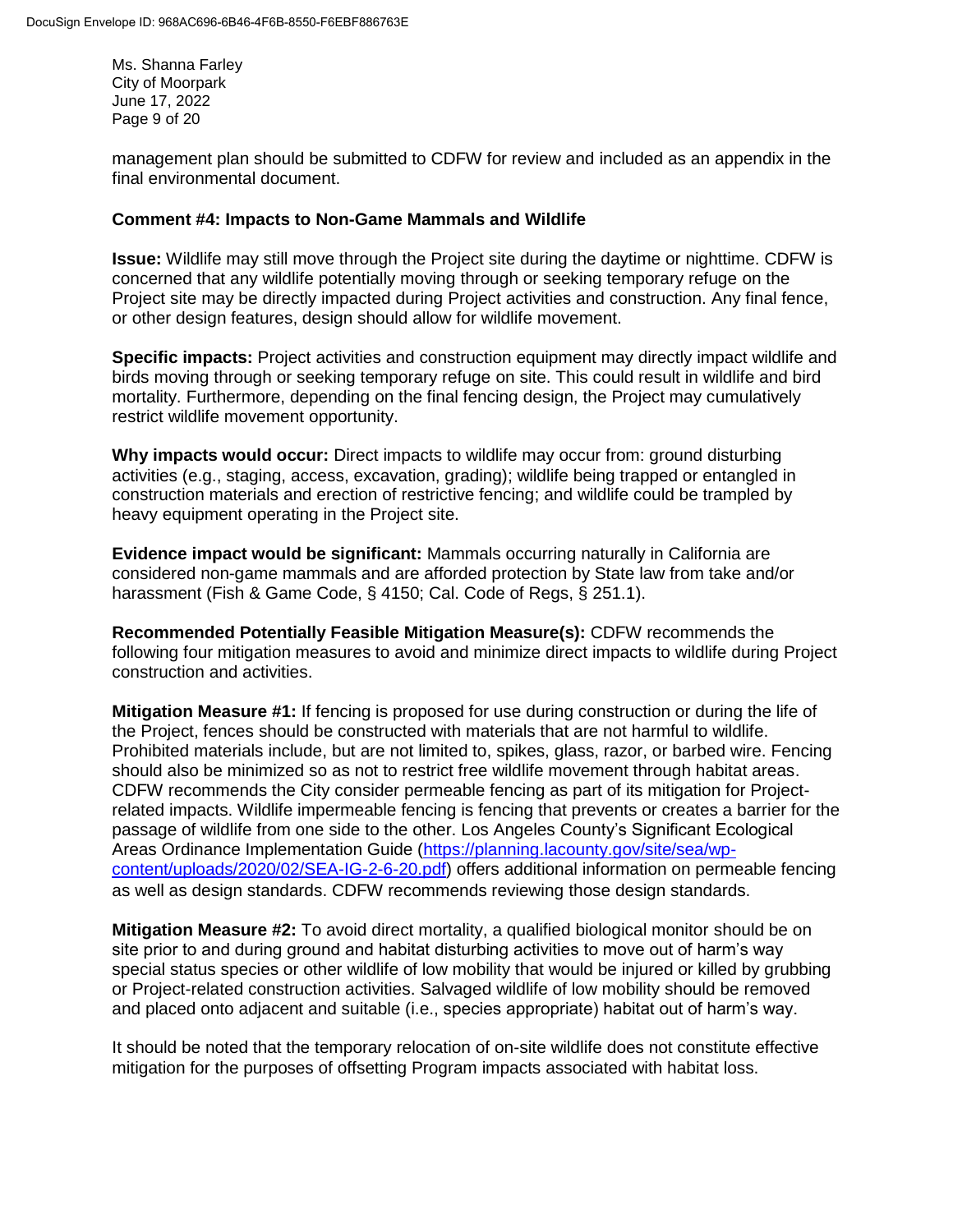Ms. Shanna Farley City of Moorpark June 17, 2022 Page 10 of 20

**Mitigation Measure #3:** Grubbing and grading should be done to avoid islands of habitat where wildlife may take refuge and later be killed by heavy equipment. Grubbing and grading should be done from the center of the Project site, working outward towards adjacent habitat off site where wildlife may safely escape.

## **Additional Recommendations**

Fuel Modification. If the Project includes fuel modification, CDFW recommends that the final environmental include avoidance and mitigation measures for any fuel modification activities conducted within and adjacent to the Project area. A weed management plan should be developed for all areas adjacent to open space that will be subject to fuel modification disturbance. CDFW also recommends that any irrigation proposed in fuel modification zones allow for the introduction of invasive Argentine ants.

Mitigation and Monitoring Reporting Plan. Per Public Resources Code section 21081.6(a)(1), CDFW has provided the City with a summary of our suggested mitigation measures and recommendations in the form of an attached Draft Mitigation and Monitoring Reporting Plan. A final MMRP should reflect results following additional plant and wildlife surveys and the Project's final on and/or off-site mitigation plans.

## **Filing Fees**

The Project, as proposed, would have an impact on fish and/or wildlife, and assessment of filing fees is necessary. Fees are payable upon filing of the Notice of Determination by the County and serve to help defray the cost of environmental review by CDFW. Payment of the fee is required for the underlying Project approval to be operative, vested, and final (Cal. Code Regs., tit. 14, § 753.5; Fish & G. Code, § 711.4; Pub. Resources Code, § 21089).

# **Conclusion**

We appreciate the opportunity to comment on the Project to assist the City in adequately analyzing and minimizing/mitigating impacts to biological resources. CDFW requests an opportunity to review and comment on any response that the City has to our comments and to receive notification of any forthcoming hearing date(s) for the Project [CEQA Guidelines, § 15073(e)]. If you have any questions or comments regarding this letter, please contact Angela Castanon, Environmental Scientist, at [Angela.Castanon@wildlife.ca.gov.](mailto:Angela.Castanon@wildlife.ca.gov)

Sincerely,

DocuSigned by: H F B6E58CFE24724F5...

Erinn Wilson-Olgin Environmental Program Manager I South Coast Region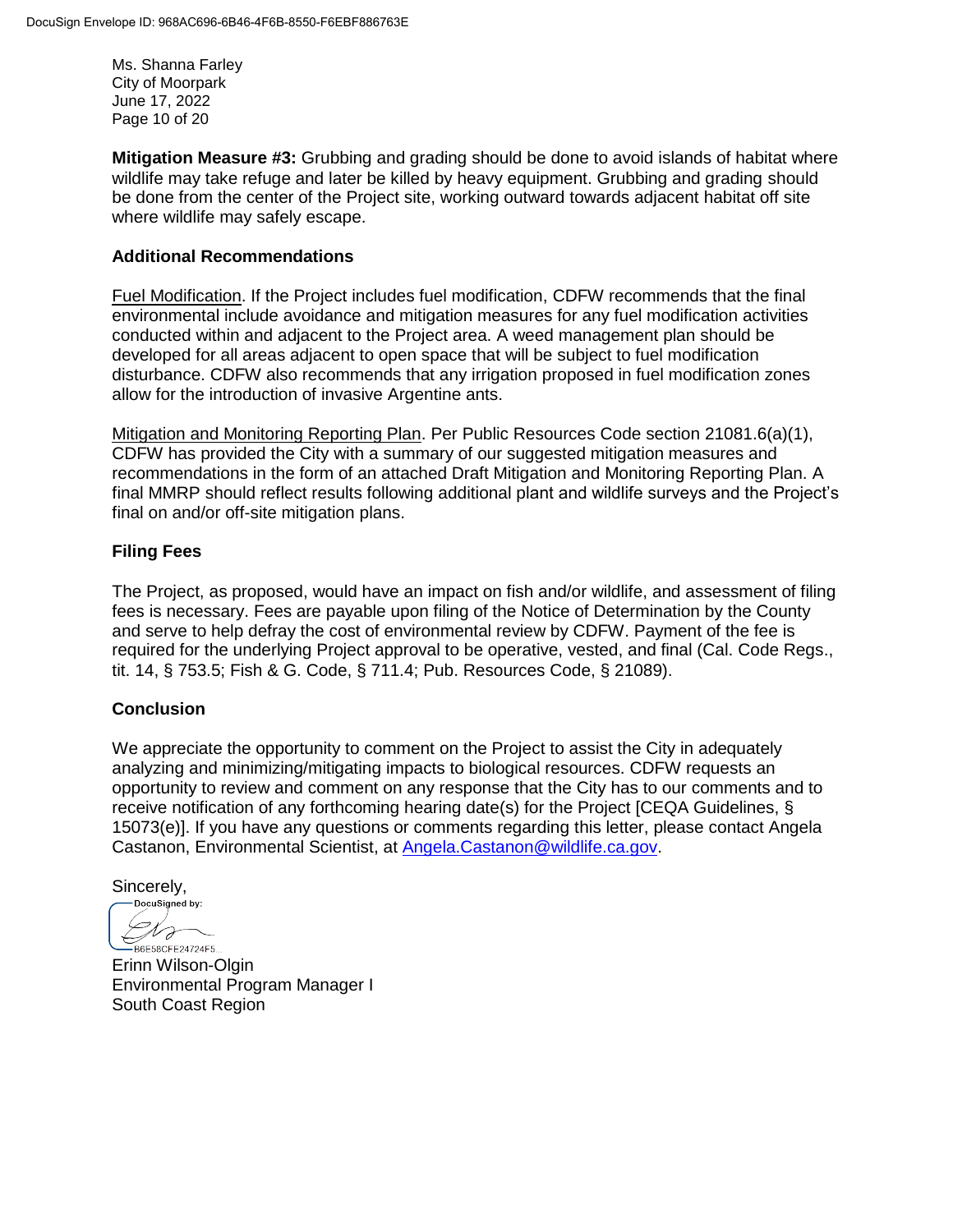Ms. Shanna Farley City of Moorpark June 17, 2022 Page 11 of 20

ec: CDFW

Steve Gibson, Los Alamitos - Steve. Gibson@wildlife.ca.gov Emily Galli, Fillmore – [Emily.Galli@wildlife.ca.gov](mailto:Emily.Galli@wildlife.ca.gov) Cindy Hailey, San Diego - Cindy. Hailey@wildlife.ca.gov CEQA Program Coordinator, Sacramento – [CEQACommentLetters@wildlife.ca.gov](mailto:CEQACommentLetters@wildlife.ca.gov)  State Clearinghouse, Office of Planning and Research - [State.Clearinghouse@opr.ca.gov](mailto:State.Clearinghouse@opr.ca.gov)

# **References**

- [CDFW] California Department of Fish and Wildlife. 2018. Protocols for Surveying and Evaluating Impacts to Special Status Native Plant Populations and Sensitive Natural Communities. Available from: [https://nrm.dfg.ca.go](https://nrm.dfg.ca.gov/FileHandler.ashx?DocumentID=18959&inline)
- Hinshaw, J.M., Holmstead, G.L., Cypher, B.L., Anderson D.C. 1998. Effects of Simulated Field Disturbance and Topsoil Salvage on Eristrium Hooveri. Accessed from: http://www.jstor.org/stable/41425279
- [TCD] Thousand Cankers Disease. 2021. What is Thousand Cankers? Available from: <https://thousandcankers.com/>
- [UCCE] UC California Cooperative Extension. 2022. Eskalen's Lab. Available from: <https://ucanr.edu/sites/eskalenlab/?file=index.html>
- [UCIPM] UC Integrated Pest Management Program. 2021. Goldspotted Oak Borer. Available from:<http://ipm.ucanr.edu/PMG/PESTNOTES/pn74163.html>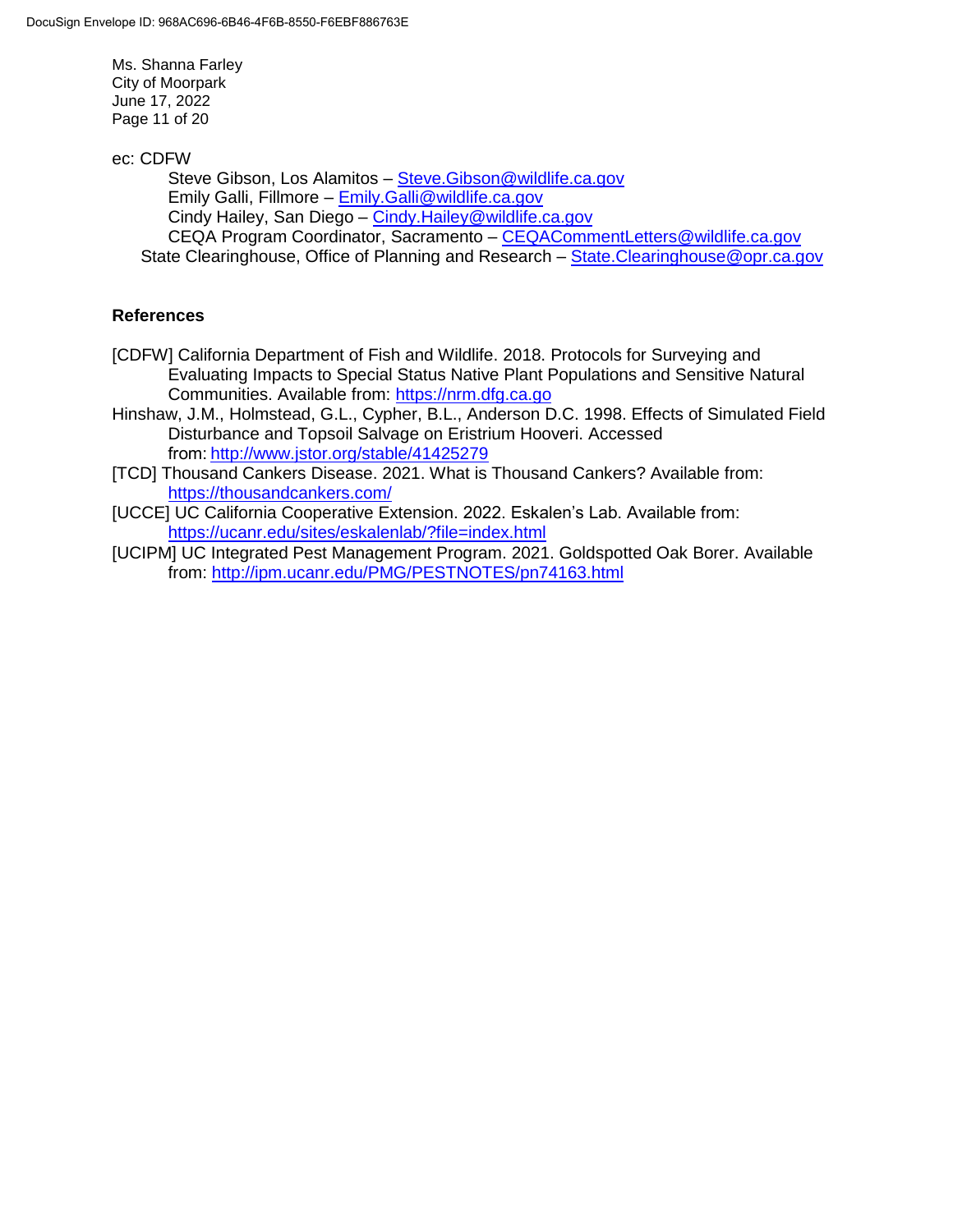

State of California – Natural Resources Agency *GAVIN NEWSOM, Governor* DEPARTMENT OF FISH AND WILDLIFE *CHARLTON H. BONHAM, Director*  South Coast Region 3883 Ruffin Road San Diego, CA 92123 (858) 467-4201 [www.wildlife.ca.gov](http://www.wildlife.ca.gov/)



# **Attachment A: Draft Mitigation and Monitoring Reporting Plan**

CDFW recommends the following language to be incorporated into a future environmental document for the Project. A final MMRP should reflect results following additional plant and wildlife surveys and the Project's final on and/or off-site mitigation plans.

| <b>Biological Resources (BIO)</b>               |                                                                                                                                                                                                                                                                                                                                                                                                                                                                                                                                                                                                                                                                                                                                                                                                                                                                                                                                                                                                                                                 |                                                       |                                |
|-------------------------------------------------|-------------------------------------------------------------------------------------------------------------------------------------------------------------------------------------------------------------------------------------------------------------------------------------------------------------------------------------------------------------------------------------------------------------------------------------------------------------------------------------------------------------------------------------------------------------------------------------------------------------------------------------------------------------------------------------------------------------------------------------------------------------------------------------------------------------------------------------------------------------------------------------------------------------------------------------------------------------------------------------------------------------------------------------------------|-------------------------------------------------------|--------------------------------|
|                                                 | Mitigation Measure (MM) or Recommendation (REC)                                                                                                                                                                                                                                                                                                                                                                                                                                                                                                                                                                                                                                                                                                                                                                                                                                                                                                                                                                                                 | <b>Timing</b>                                         | <b>Responsible Party</b>       |
| MM-BIO-1-<br>Impacts to<br><b>Nesting Birds</b> | CDFW acknowledges the efforts of the Project in including<br>mitigation measures to protect special-status passerine species.<br>To further protect nesting passerine birds that may occur on-site,<br>CDFW recommends that no construction should occur from<br>February 1 through September 15. These dates slightly differ from<br>the nesting ranges provided within BO-1 of the MND. If<br>construction is unavoidable during February 1 through September<br>15, surveys should be conducted for nesting bird activity within 7<br>days prior to Project activities. Surveys should be conducted by a<br>qualified biologist to determine presence of active bird nests of<br>special status bird species. Surveys will occur in the construction<br>zone and within 500 feet of the site. This survey buffer also differs<br>from the 250-foot buffer provided for passerine birds within the<br>MND. The nesting bird surveys should be conducted at appropriate<br>nesting times and concentrate on potential roosting or perch sites. | Prior to<br>Project<br>construction<br>and activities | City of Moorpark/<br>Applicant |
| MM-BIO-2-                                       | If any nests of passerine birds are observed, these nests should be<br>designated an ecologically sensitive area and protected (while                                                                                                                                                                                                                                                                                                                                                                                                                                                                                                                                                                                                                                                                                                                                                                                                                                                                                                           | Prior to/<br>During                                   | City of Moorpark/              |
| Impacts to<br><b>Nesting Birds</b>              | occupied) by a minimum 300-foot radius during project<br>construction. If active nests are found, all construction must be<br>postponed or halted until the biologist determined the nest is                                                                                                                                                                                                                                                                                                                                                                                                                                                                                                                                                                                                                                                                                                                                                                                                                                                    | Project<br>construction<br>and activities             | Applicant                      |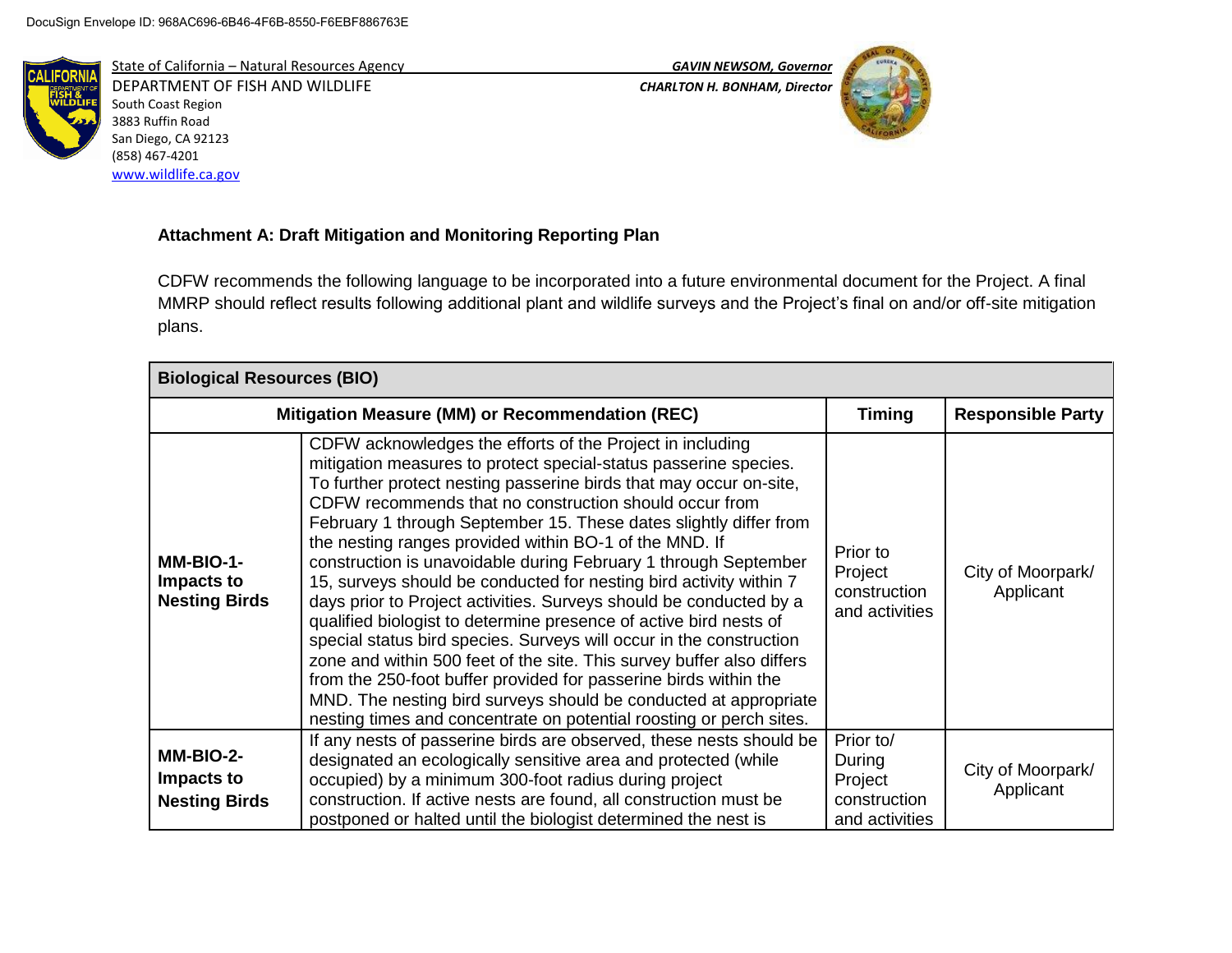Ms. Shanna Farley City of Moorpark June 17, 2022 Page 13 of 20

|                                                 | vacated, juveniles have fledged, and no evidence of a second<br>nesting attempt is observed. The biologist should serve as a<br>construction monitor during periods of construction occur near the<br>active nest areas to ensure that no inadvertent impacts occur.                                                                                                                                                                                                                                                                                                                                                                                                                                                                                                                                                                                                                                                                                                                                                                                                                                                                                                  |                                                                  |                                |
|-------------------------------------------------|-----------------------------------------------------------------------------------------------------------------------------------------------------------------------------------------------------------------------------------------------------------------------------------------------------------------------------------------------------------------------------------------------------------------------------------------------------------------------------------------------------------------------------------------------------------------------------------------------------------------------------------------------------------------------------------------------------------------------------------------------------------------------------------------------------------------------------------------------------------------------------------------------------------------------------------------------------------------------------------------------------------------------------------------------------------------------------------------------------------------------------------------------------------------------|------------------------------------------------------------------|--------------------------------|
| MM-BIO-3-<br>Impacts to<br><b>Nesting Birds</b> | In addition to the mitigation measures included within the MND in<br>BIO-1, CDFW recommends the following language be included in<br>the environmental document. To protect nesting birds of prey that<br>may occur on-site, CDFW recommends that the final<br>environmental document include a measure that no construction<br>should occur from January 1 through September 15. If construction<br>is unavoidable during January 1 through September 15, a qualified<br>biologist should complete surveys for nesting bird activity the<br>orders Falconiformes and Strigiformes (raptors and owls) within a<br>500-foot radius of the construction site. The nesting bird surveys<br>should be conducted at appropriate nesting times and concentrate<br>on potential roosting or perch sites. If any nests of birds of prey are<br>observed, these nests should be designated an ecologically<br>sensitive area and protected (while occupied) by a minimum 500-<br>foot radius during project construction. Pursuant to FGC Sections<br>3503 and 3503.5, it is unlawful to take, possess, or needlessly<br>destroy the nest or eggs of any bird or bird-of-prey. | Prior to/<br>During<br>Project<br>construction<br>and activities | City of Moorpark/<br>Applicant |
| MM-BIO-4-<br>Impacts to<br><b>Nesting Birds</b> | CDFW cannot authorize the take of any fully protected species as<br>defined by state law. State fully protected species may not be<br>taken or possessed at any time and no licenses or permits may be<br>issued for its take except for collecting those species for necessary<br>scientific research and relocation of the bird species for protection<br>of livestock (Fish & G. Code, §§ 3511, 4700, 5050, 5515). CDFW<br>has advised the Permittee that take of any species designated as<br>fully protected under the Fish and Game Code is prohibited.<br>CDFW recognizes that certain fully-protected species are<br>documented to occur on, or in, the vicinity of the Project area, or<br>that such species have some potential to occur on, or in, the<br>vicinity of Project, due to the presence of suitable habitat.                                                                                                                                                                                                                                                                                                                                    | Prior to<br>Project<br>construction<br>and activities            | City of Moorpark/<br>Applicant |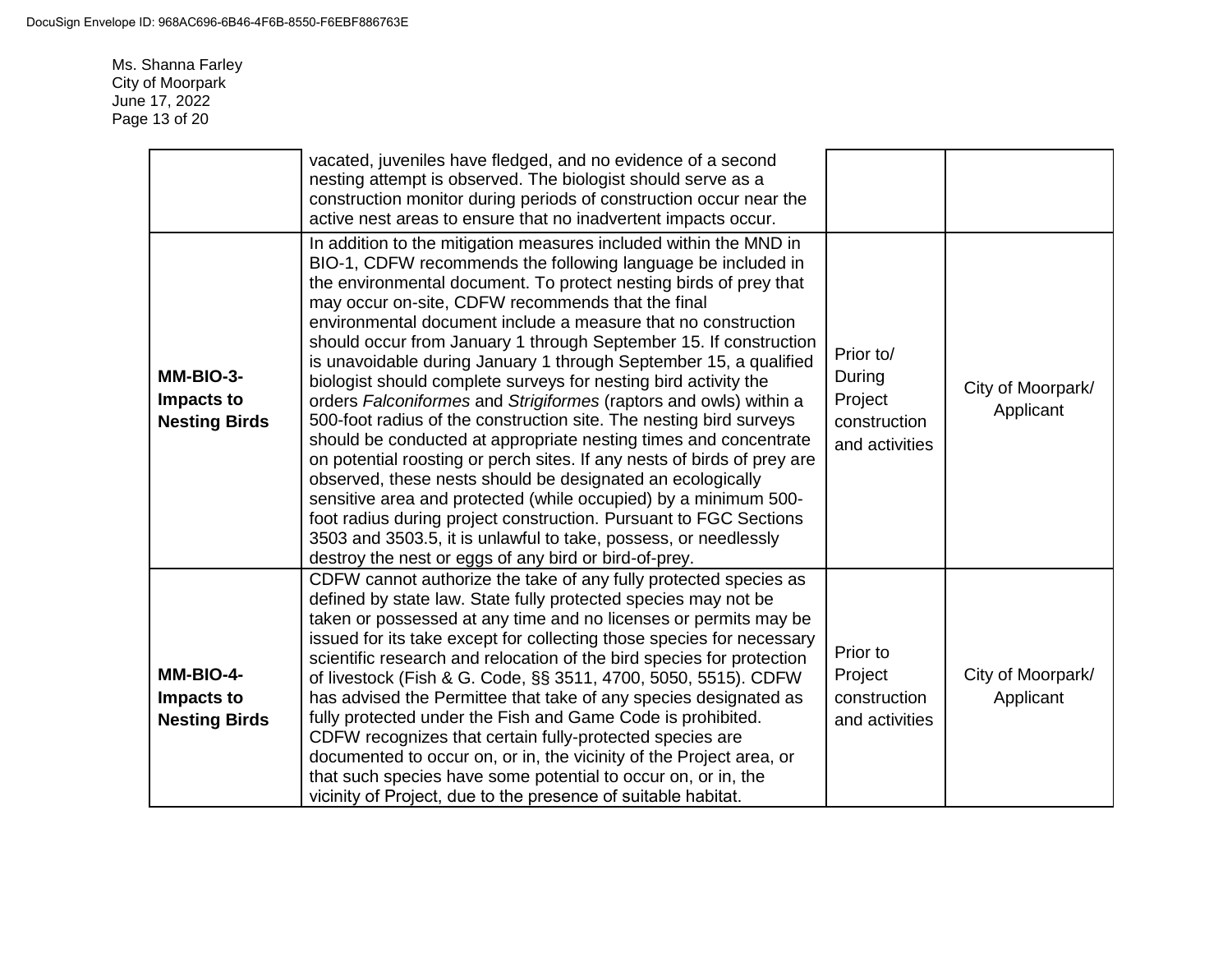Ms. Shanna Farley City of Moorpark June 17, 2022 Page 14 of 20

| MM-BIO-5-<br>Impacts to<br><b>Reptiles</b>       | The MND states that the following special status reptiles have<br>potential to occur in and around the Project site: California legless<br>lizard (Anniella spp.), California glossy snake (Arizona elegans<br>occidentalis), and the coastal whiptail (Aspidoscelis tigirs<br>stejnegeri). All of which are SSC. To disclose impacts to special-<br>status reptiles within the MND, CDFW recommends focused<br>surveys for species with potential to occur within a Project(s) area.<br>Additional surveys will more reliably determine what species are<br>present so CDFW can make informed recommendations as to<br>avoidance, minimization, and mitigation measures. Surveys should<br>typically be scheduled during the summer months (June and July)<br>when these animals are most likely to be encountered. To achieve<br>100 percent visual coverage, CDFW recommends surveys be<br>conducted with parallel transects at approximately 20 feet apart<br>and walked on-site in appropriate habitat suitable for each species.<br>Suitable habitat consists of areas of sandy, loose, and moist soils,<br>typically under the sparse vegetation of scrub, chaparral, and<br>within the duff of oak woodlands. | Prior to<br>Project<br>construction<br>and activities | City of Moorpark/<br>Applicant |
|--------------------------------------------------|-----------------------------------------------------------------------------------------------------------------------------------------------------------------------------------------------------------------------------------------------------------------------------------------------------------------------------------------------------------------------------------------------------------------------------------------------------------------------------------------------------------------------------------------------------------------------------------------------------------------------------------------------------------------------------------------------------------------------------------------------------------------------------------------------------------------------------------------------------------------------------------------------------------------------------------------------------------------------------------------------------------------------------------------------------------------------------------------------------------------------------------------------------------------------------------------------------------------------|-------------------------------------------------------|--------------------------------|
| MM-BIO-6-<br>Impacts to<br><b>Reptiles</b>       | Prior to any Project activities, a relocation plan (Plan) should be<br>developed by a qualified biologist familiar with the respective<br>reptile in consultation with CDFW. The Plan should include, but not<br>be limited to, the timing and location of the surveys that will be<br>conducted for the species, identify the locations where more<br>intensive survey efforts will be conducted (based on high habitat<br>suitability); identify the habitat and conditions in any proposed<br>relocation site(s); the methods that will be utilized for trapping and<br>relocating the individuals; and the City coordinate with CDFW<br>and/or the USFWS prior to any ground disturbing activities within<br>potentially occupied habitat.                                                                                                                                                                                                                                                                                                                                                                                                                                                                        | Prior to<br>Project<br>construction<br>and activities | City of Moorpark/<br>Applicant |
| MM-BIO-7-<br>Impacts to<br><b>Special Status</b> | CDFW recommends surveying the project footprint and fuel<br>modification area to produce a plant communities map. Vegetation<br>surveys should be conducted following systematic field techniques<br>outlined by CDFW's Protocols for Surveying and Evaluating<br>Impacts to Special Status Native Plant Populations and Sensitive                                                                                                                                                                                                                                                                                                                                                                                                                                                                                                                                                                                                                                                                                                                                                                                                                                                                                    | Prior to<br>Project<br>construction<br>and activities | City of Moorpark/<br>Applicant |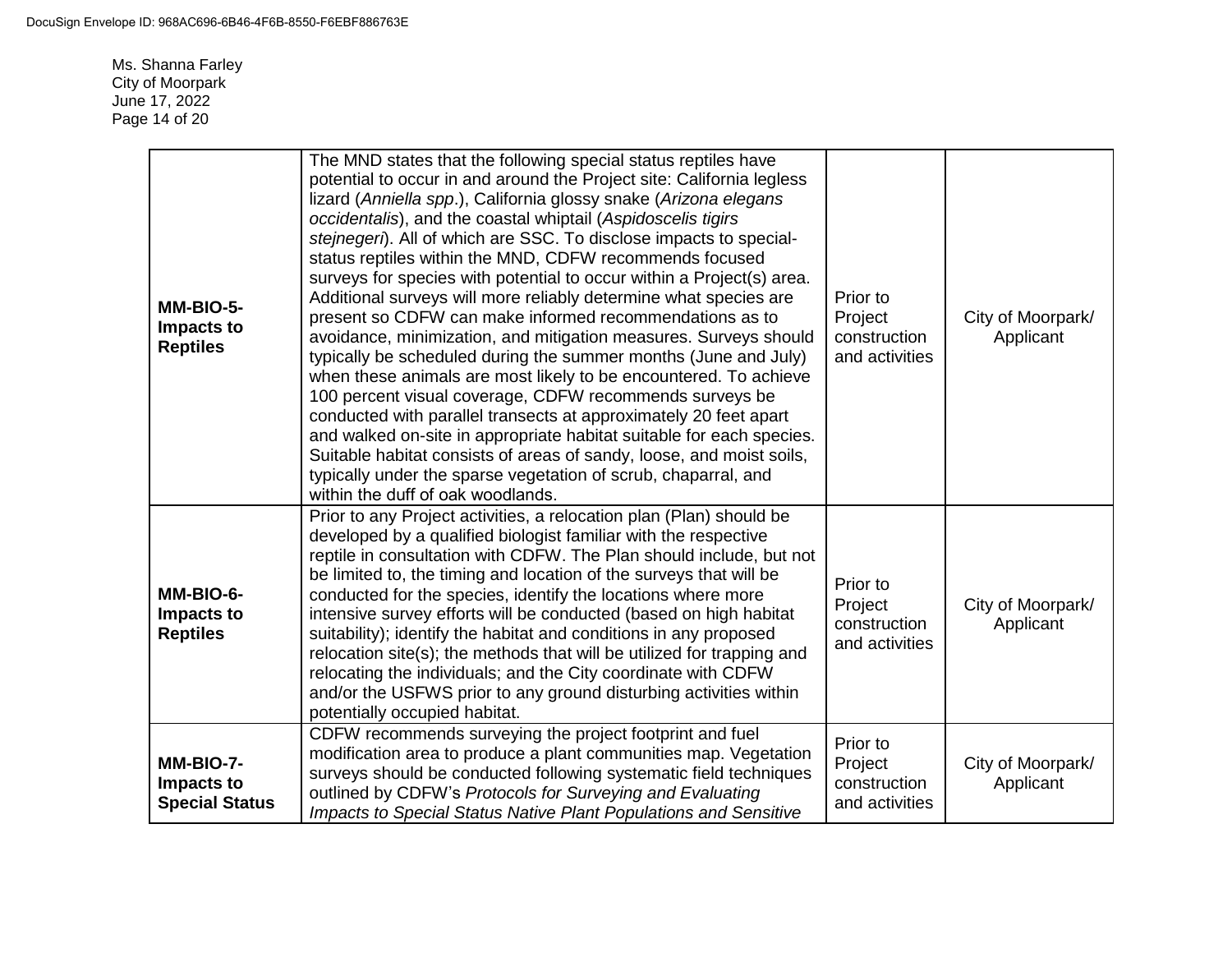Ms. Shanna Farley City of Moorpark June 17, 2022 Page 15 of 20

| <b>Plants and</b>  | Natural Communities (CDFWa 2018). To determine the rarity          |
|--------------------|--------------------------------------------------------------------|
| <b>Communities</b> | ranking of vegetation communities on a specific Project site(s),   |
|                    | CDFW utilizes vegetation descriptions found in the MCV. The MCV    |
|                    | alliance/association community names should be provided as         |
|                    | CDFW only tracks rare natural communities using this               |
|                    | classification system (found online at                             |
|                    | http://vegetation.cnps.org/). CDFW recommends the environmental    |
|                    | document provide measures to fully mitigate the loss of individual |
|                    | ESA- and CESA-listed plants and habitat.                           |
|                    |                                                                    |
|                    | 1. The MND should provide a detailed map (1:24,000 or              |
|                    | larger) showing which plants or populations will be                |
|                    | impacted and provide a table that clearly documents the            |
|                    | number of plants and acres of supporting habitat impacted,         |
|                    | and plant composition (e.g., density, cover, abundance)            |
|                    | within impacted habitat (e.g., species list separated by           |
|                    | vegetation class; density, cover, abundance of each                |
|                    | species).                                                          |
|                    |                                                                    |
|                    | 2. The MND should provide species-specific measures for on-        |
|                    | site mitigation. Each species-specific mitigation plan should      |
|                    | adopt an ecosystem-based approach and be of sufficient             |
|                    | detail and resolution to describe the following at a               |
|                    | minimum: 1) identify the impact and level of impact (e.g.,         |
|                    | acres or individual plants/habitat impacted); 2) location of       |
|                    | on-site mitigation and adequacy of the location(s) to serve        |
|                    | as mitigation; 3) assessment of appropriate reference sites;       |
|                    | 4) scientific [genus and species (subspecies/variety if            |
|                    | applicable)] of plants being used for restoration; 5)              |
|                    | location(s) of propagule source; 6) species-specific planting      |
|                    | methods (i.e., container or seed); 7) measurable goals and         |
|                    | success criteria for establishing self-sustaining populations      |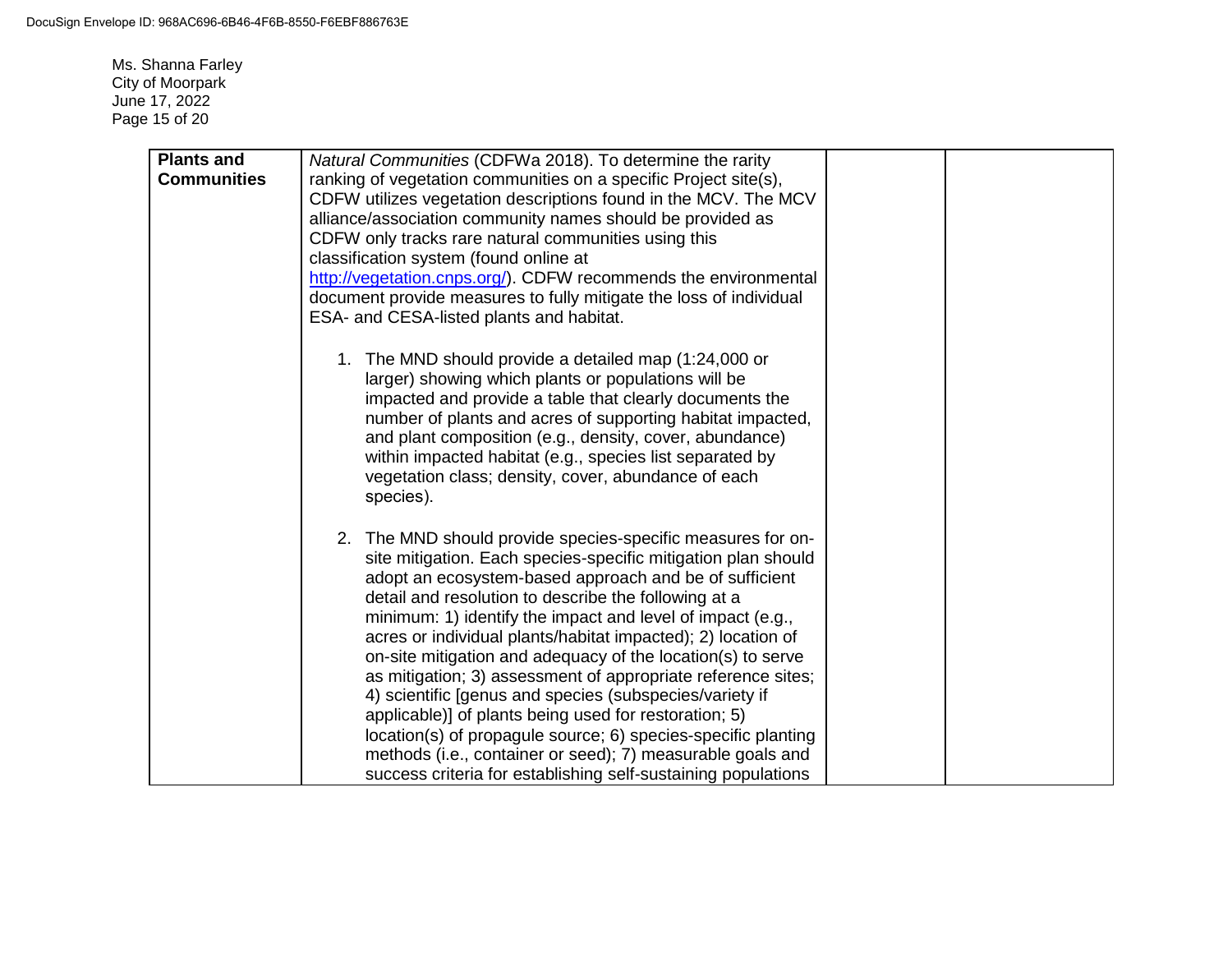Ms. Shanna Farley City of Moorpark June 17, 2022 Page 16 of 20

|                                                                                                | (e.g., percent survival rate, absolute cover); 8) long-term<br>monitoring, and; 9) adaptive management techniques.<br>Additionally, considerations should be made regarding timing of<br>these field surveys to ensure accuracy in determining what plants<br>exist on site. Adequate information about special status plants and<br>natural communities present in a project area will enable reviewing<br>agencies and the public to effectively assess potential impacts to<br>special status plants or natural communities and will guide the<br>development of minimization and mitigation measures (CDFWa<br>2018).                                                                           |                                                                         |                                |
|------------------------------------------------------------------------------------------------|-----------------------------------------------------------------------------------------------------------------------------------------------------------------------------------------------------------------------------------------------------------------------------------------------------------------------------------------------------------------------------------------------------------------------------------------------------------------------------------------------------------------------------------------------------------------------------------------------------------------------------------------------------------------------------------------------------|-------------------------------------------------------------------------|--------------------------------|
| MM-BIO-8-<br>Impacts to<br><b>Special Status</b><br><b>Plants and</b><br><b>Communities</b>    | If rare or sensitive plants are found on or near the footprint of the<br>Project, the MND should provide species-specific measures to fully<br>avoid impacts to all ESA- and CESA-listed plants. This may<br>include flagging all plants and/or perimeter of populations; no work<br>buffers around plants and/or populations (e.g., flagged perimeter<br>plus 50 feet); restrictions on ground disturbing activities within<br>protected areas; relocation of staging and other material piling<br>areas away from protected areas; restrictions on herbicide use<br>and/or type of herbicide and/or application method within 100 feet<br>of sensitive plants; and worker education and training. | Prior to<br>Project<br>construction<br>and activities                   | City of Moorpark/<br>Applicant |
| MM-BIO-9-<br>Impacts to<br><b>Special Status</b><br><b>Plants and</b><br><b>Communities</b>    | If rare or sensitive plants/communities are impacted on or near the<br>footprint of the Project, CDFW recommends the MND provide<br>measures to fully mitigate the loss of individual ESA- and CESA-<br>listed plants and habitat. The Project proponent should mitigate at<br>a ratio sufficient to achieve a no-net loss for impacts to special<br>status plant species and their associated habitat. This should be<br>for the number of plants replaced to number impacted, including<br>acres of habitat created to acres of habitat impacted.                                                                                                                                                 | Prior to<br>Project<br>construction<br>and activities                   | City of Moorpark/<br>Applicant |
| $MM-BIO-10-$<br>Impacts to<br><b>Special Status</b><br><b>Plants and</b><br><b>Communities</b> | All revegetation/restoration areas that will serve as mitigation<br>should include preparation of a restoration plan (Plan), to be<br>approved by CDFW prior to any ground disturbance. The<br>restoration plan should include restoration and monitoring<br>methods; annual success criteria; contingency actions should                                                                                                                                                                                                                                                                                                                                                                           | Prior/During/<br><b>After Project</b><br>construction<br>and activities | City of Moorpark/<br>Applicant |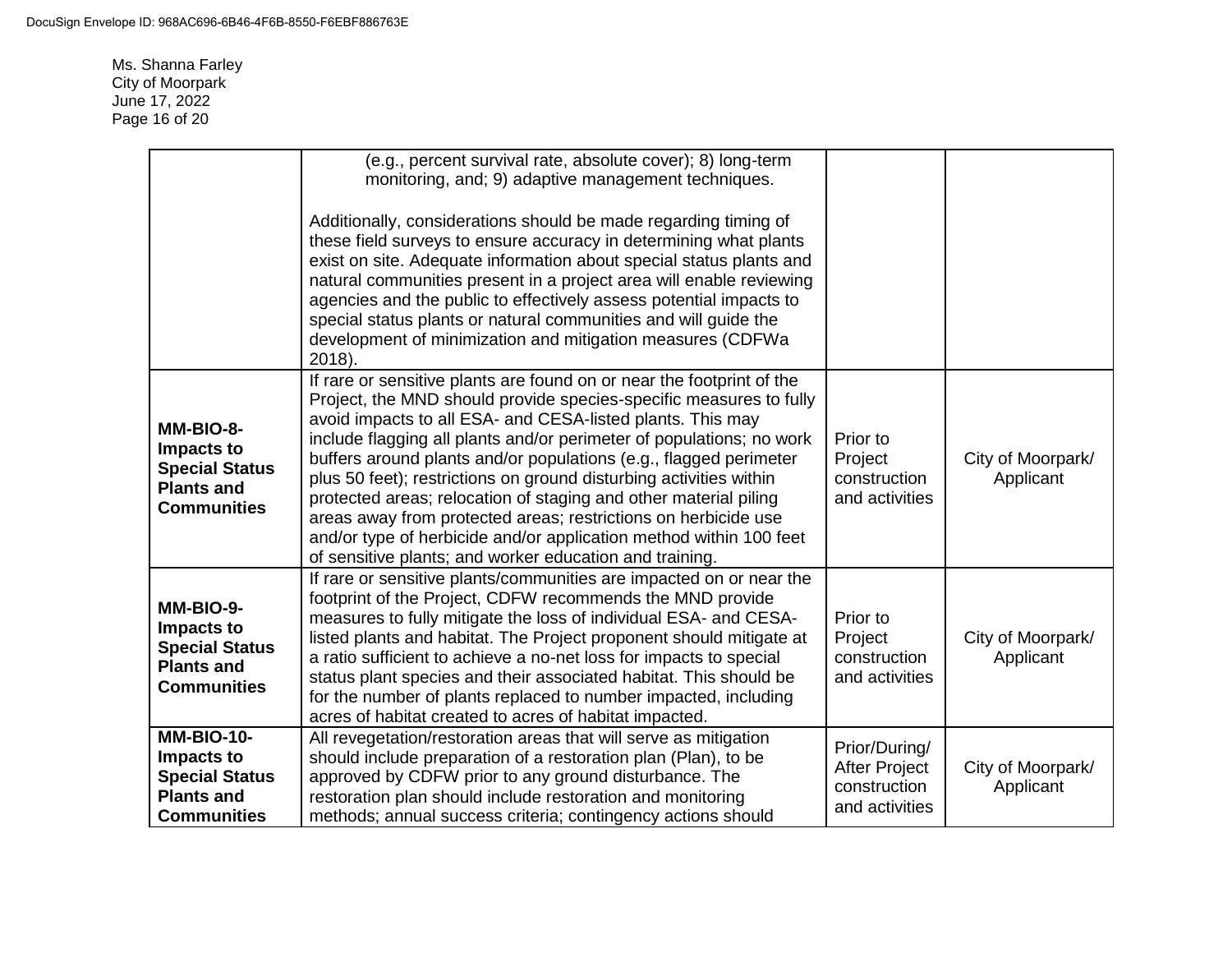Ms. Shanna Farley City of Moorpark June 17, 2022 Page 17 of 20

|                                                                                                     | success criteria not be met; long-term management and<br>maintenance goals; and a funding mechanism for long-term<br>management. Areas proposed as mitigation should have a<br>recorded conservation easement and be dedicated to an entity<br>which has been approved to hold/manage lands (AB 1094;<br>Government Code, §§ 65965-65968). The Plan should provide<br>species-specific measures for on-site mitigation. Each species-<br>specific mitigation plan should adopt an ecosystem-based<br>approach and be of sufficient detail and resolution to describe the<br>following at a minimum: 1) identify the impact and level of impact<br>(e.g., acres or individual plants/habitat impacted); 2) location of on-<br>site mitigation and adequacy of the location(s) to serve as<br>mitigation; 3) assessment of appropriate reference sites; 4)                                                                                                                       |                                                                         |                                |
|-----------------------------------------------------------------------------------------------------|--------------------------------------------------------------------------------------------------------------------------------------------------------------------------------------------------------------------------------------------------------------------------------------------------------------------------------------------------------------------------------------------------------------------------------------------------------------------------------------------------------------------------------------------------------------------------------------------------------------------------------------------------------------------------------------------------------------------------------------------------------------------------------------------------------------------------------------------------------------------------------------------------------------------------------------------------------------------------------|-------------------------------------------------------------------------|--------------------------------|
|                                                                                                     | scientific [Genus and species (subspecies/variety if applicable)] of<br>plants being used for restoration; 5) location(s) of propagule<br>source; 6) species-specific planting methods (i.e., container or<br>seed); 7) measurable goals and success criteria for establishing                                                                                                                                                                                                                                                                                                                                                                                                                                                                                                                                                                                                                                                                                                 |                                                                         |                                |
|                                                                                                     | self-sustaining populations (e.g. percent survival rate, absolute<br>cover); 8) long-term monitoring, and; 9) adaptive management<br>techniques.                                                                                                                                                                                                                                                                                                                                                                                                                                                                                                                                                                                                                                                                                                                                                                                                                               |                                                                         |                                |
| <b>MM-BIO-11-</b><br>Impacts to<br><b>Special Status</b><br><b>Plants and</b><br><b>Communities</b> | Success criteria should be based on the specific composition of<br>the vegetation communities being impacted. Success should not<br>be determined until the site has been irrigation-free for at least 5<br>years and the metrics for success have remained stable (no<br>negative trend for richness/diversity/abundance/cover and no<br>positive trend for invasive/non-native cover for each vegetation<br>layer) for at least 5 years. In the revegetation plan, the success<br>criteria should be compared against an appropriate reference site,<br>with the same vegetation alliance, with as good or better-quality<br>habitat. The success criteria should include percent cover (both<br>basal and vegetative), species diversity, density, abundance, and<br>any other measures of success deemed appropriate by CDFW.<br>Success criteria should be separated into vegetative layers (tree,<br>shrub, grass, and forb) for each alliance being mitigated, and each | Prior/During/<br><b>After Project</b><br>construction<br>and activities | City of Moorpark/<br>Applicant |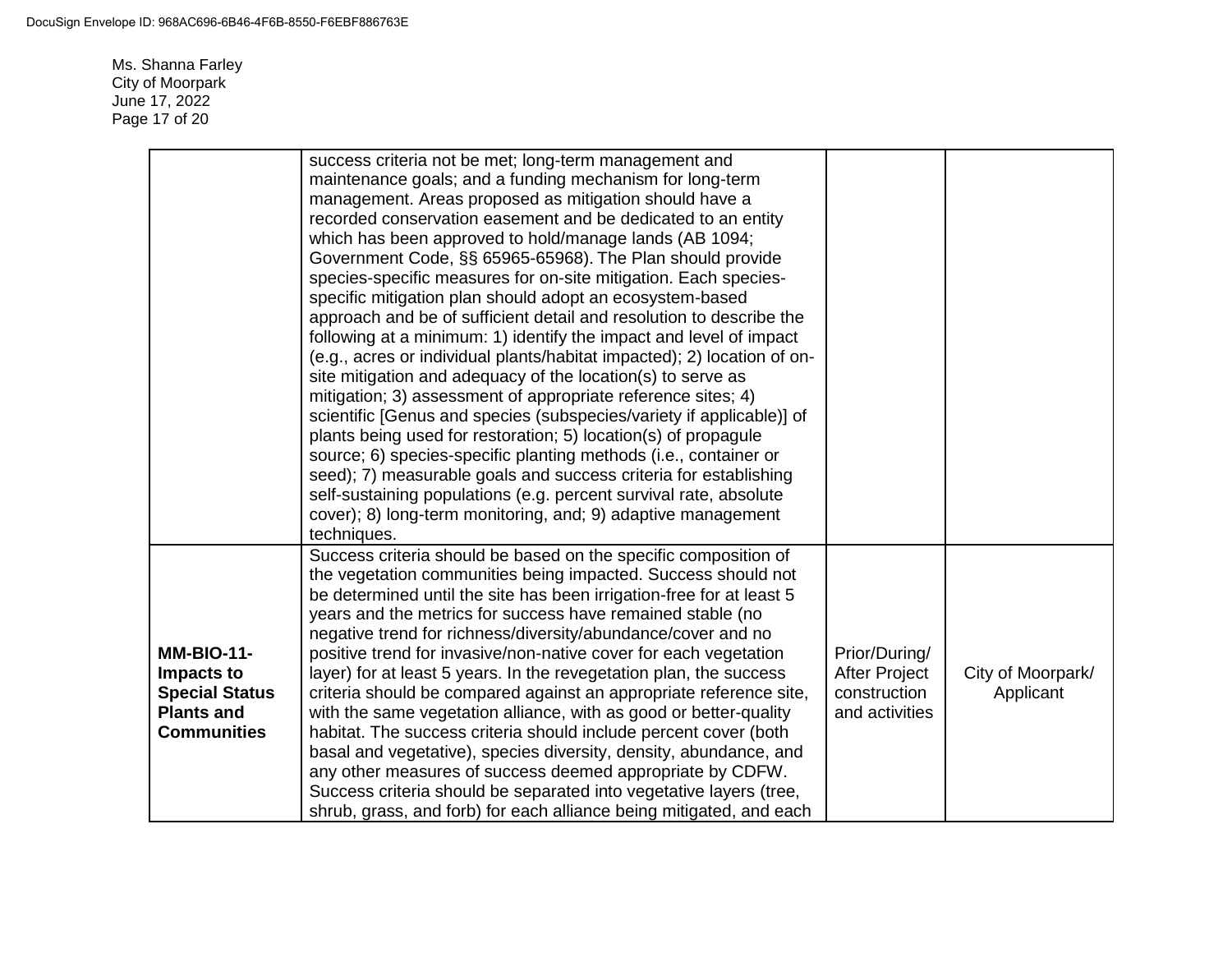Ms. Shanna Farley City of Moorpark June 17, 2022 Page 18 of 20

|                                                          | layer should be compared to the success criteria of the reference<br>site, as well as the alliance criteria in MCV ensuring one species or<br>layer does not disproportionally dominate a site but conditions<br>mimic the reference site and meets the alliance membership<br>requirements.<br>CDFW does not recommend topsoil salvage or transplantation as<br>viable mitigation options. Several studies have documented topsoil<br>salvage had no effect on the recolonization of the target plant<br>species (Hinshaw 1998). Based on the scientific literature<br>available, relying on topsoil salvage alone to mitigate impacts to<br>CEQA-rare plant species does not appear to provide any value to<br>mitigate impacts to the plant.                                                                                                                   |                                                       |                                |
|----------------------------------------------------------|-------------------------------------------------------------------------------------------------------------------------------------------------------------------------------------------------------------------------------------------------------------------------------------------------------------------------------------------------------------------------------------------------------------------------------------------------------------------------------------------------------------------------------------------------------------------------------------------------------------------------------------------------------------------------------------------------------------------------------------------------------------------------------------------------------------------------------------------------------------------|-------------------------------------------------------|--------------------------------|
| <b>MM-BIO-12-</b><br><b>Pests and</b><br><b>Diseases</b> | CDFW recommends the City/Applicant work with the certified<br>arborist to identify all trees and species for removal from the<br>Project site and inspect those trees for contagious tree diseases<br>including but not limited to: thousand canker fungus<br>(https://thousandcankers.com/), Polyphagous shot hole borer<br>(https://ucanr.edu/sites/eskalenlab/?file=index.html), and<br>goldspotted oak borer<br>(http://ipm.ucanr.edu/PMG/PESTNOTES/pn74163.html). A<br>summary report documenting inspection methods, number and<br>species of trees inspected, results, and conclusions, including<br>negative findings, should be submitted to CDFW for review and<br>included as an appendix in final environmental documents. The<br>summary report should also include photographic documentation<br>of entry/exit holes and evidence of pests/disease. | Prior to<br>Project<br>construction<br>and activities | City of Moorpark/<br>Applicant |
| <b>MM-BIO-13-</b><br><b>Pests and</b><br><b>Diseases</b> | If invasive pests and/or diseases are detected, the City/Applicant<br>should provide an infectious tree disease management plan and<br>describe how it will be implemented to avoid significant impacts<br>under CEQA. To avoid the spread of infectious tree diseases,<br>diseased trees should not be transported from the Project site<br>without first being treated using best available management<br>practices relevant for each tree disease observed. A management                                                                                                                                                                                                                                                                                                                                                                                       | Prior to<br>Project<br>construction<br>and activities | City of Moorpark/<br>Applicant |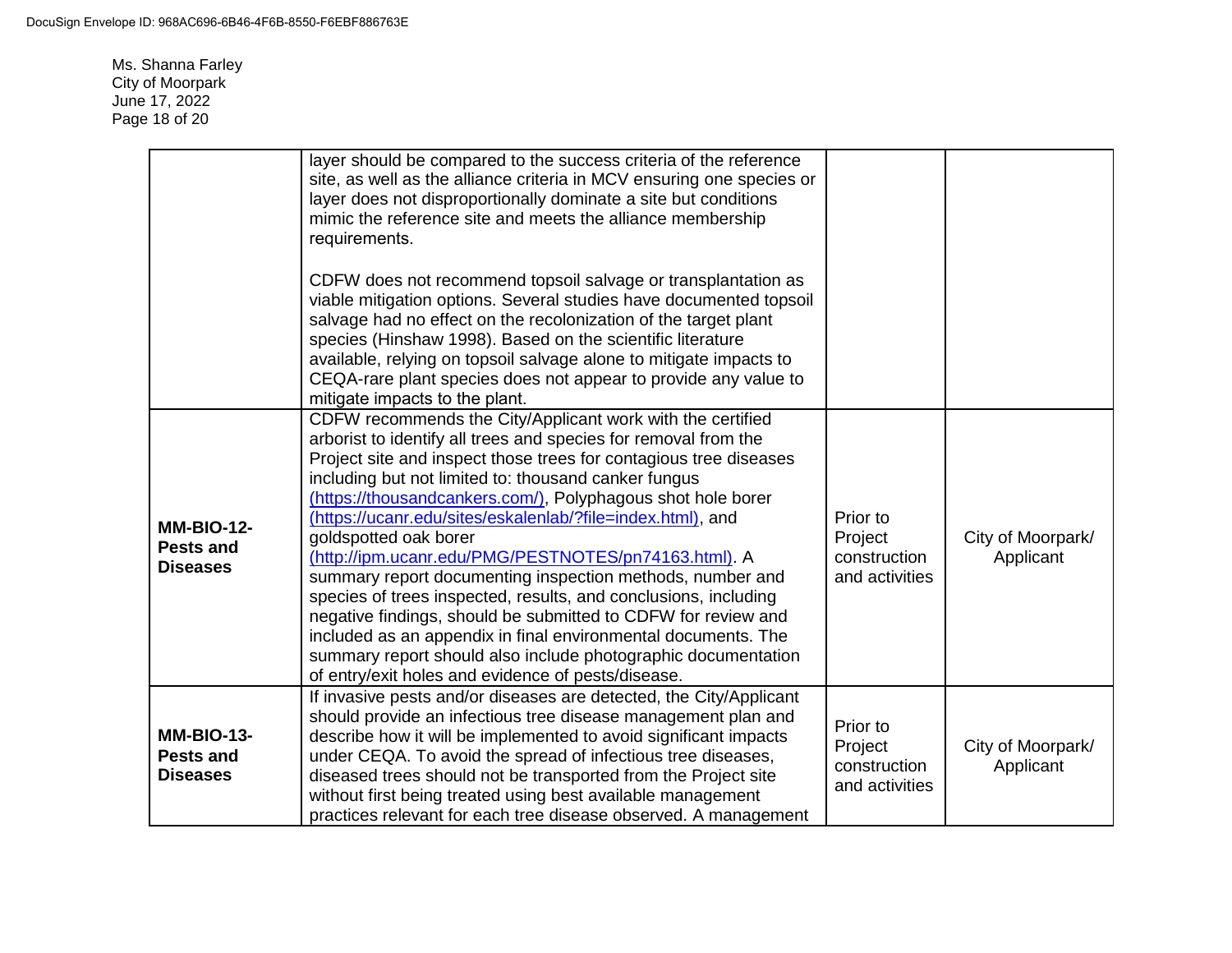Ms. Shanna Farley City of Moorpark June 17, 2022 Page 19 of 20

|                                                                             | plan should be submitted to CDFW for review and included as an<br>appendix in the final environmental document.                                                                                                                                                                                                                                                                                                                                                                                                                                                                                                                                                                                                     |                                                       |                                |
|-----------------------------------------------------------------------------|---------------------------------------------------------------------------------------------------------------------------------------------------------------------------------------------------------------------------------------------------------------------------------------------------------------------------------------------------------------------------------------------------------------------------------------------------------------------------------------------------------------------------------------------------------------------------------------------------------------------------------------------------------------------------------------------------------------------|-------------------------------------------------------|--------------------------------|
| <b>MM-BIO-14-</b><br>Impacts to Non-<br><b>Game Mammals</b><br>and Wildlife | If fencing is proposed for use during construction or during the life<br>of the Project, fences should be constructed with materials that are<br>not harmful to wildlife. Prohibited materials include, but are not<br>limited to, spikes, glass, razor, or barbed wire. Fencing should also<br>be minimized so as not to restrict free wildlife movement through<br>habitat areas. Los Angeles County's Significant Ecological Areas<br><b>Ordinance Implementation Guide</b><br>(https://planning.lacounty.gov/site/sea/wp-<br>content/uploads/2020/02/SEA-IG-2-6-20.pdf) offers additional<br>information on permeable fencing as well as design standards.<br>CDFW recommends reviewing those design standards. | Prior to<br>Project<br>construction<br>and activities | City of Moorpark/<br>Applicant |
| <b>MM-BIO-15-</b><br>Impacts to Non-<br><b>Game Mammals</b><br>and Wildlife | To avoid direct mortality, a qualified biological monitor should be<br>on site prior to and during ground and habitat disturbing activities<br>to move out of harm's way special status species or other wildlife<br>of low mobility that would be injured or killed by grubbing or<br>Project-related construction activities. Salvaged wildlife of low<br>mobility should be removed and placed onto adjacent and suitable<br>(i.e., species appropriate) habitat out of harm's way.<br>It should be noted that the temporary relocation of on-site wildlife<br>does not constitute effective mitigation for the purposes of<br>offsetting Program impacts associated with habitat loss.                          | Prior to<br>Project<br>construction<br>and activities | City of Moorpark/<br>Applicant |
| <b>MM-BIO-16-</b><br>Impacts to Non-<br><b>Game Mammals</b><br>and Wildlife | Grubbing and grading should be done to avoid islands of habitat<br>where wildlife may take refuge and later be killed by heavy<br>equipment. Grubbing and grading should be done from the center<br>of the Project site, working outward towards adjacent habitat off<br>site where wildlife may safely escape.                                                                                                                                                                                                                                                                                                                                                                                                     | Prior to<br>Project<br>construction<br>and activities | City of Moorpark/<br>Applicant |